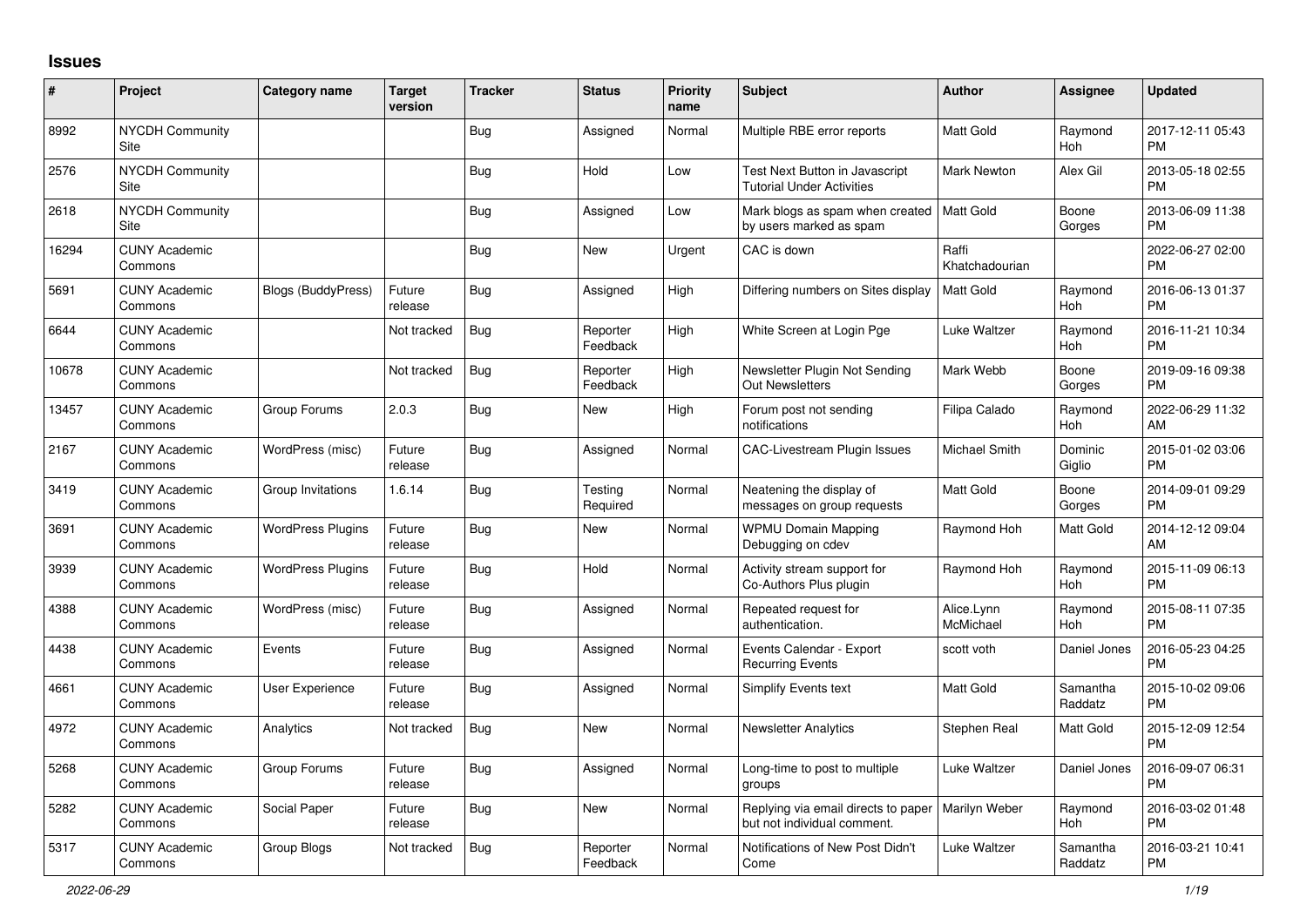| #     | Project                         | <b>Category name</b>       | <b>Target</b><br>version | <b>Tracker</b> | <b>Status</b>        | <b>Priority</b><br>name | Subject                                                                                   | Author              | <b>Assignee</b>     | <b>Updated</b>                |
|-------|---------------------------------|----------------------------|--------------------------|----------------|----------------------|-------------------------|-------------------------------------------------------------------------------------------|---------------------|---------------------|-------------------------------|
| 5488  | <b>CUNY Academic</b><br>Commons | Social Paper               | Future<br>release        | <b>Bug</b>     | <b>New</b>           | Normal                  | Add a "last edited by" field to<br>Social Paper group directories                         | <b>Boone Gorges</b> |                     | 2016-04-21 10:05<br><b>PM</b> |
| 5827  | <b>CUNY Academic</b><br>Commons | <b>Public Portfolio</b>    | Future<br>release        | Bug            | Assigned             | Normal                  | Academic Interests square bracket<br>links not working                                    | l scott voth        | Chris Stein         | 2016-08-11 11:59<br><b>PM</b> |
| 6671  | <b>CUNY Academic</b><br>Commons | Reply By Email             | Not tracked              | Bug            | Assigned             | Normal                  | "Post too often" RBE error<br>message                                                     | Matt Gold           | Raymond<br>Hoh      | 2016-11-11 09:55<br>AM        |
| 6755  | <b>CUNY Academic</b><br>Commons | WordPress (misc)           | Future<br>release        | Bug            | <b>New</b>           | Normal                  | Cannot Deactivate Plugin                                                                  | Laura Kane          |                     | 2016-11-16 01:12<br><b>PM</b> |
| 6995  | <b>CUNY Academic</b><br>Commons | Home Page                  | Not tracked              | Bug            | Assigned             | Normal                  | member filter on homepage not<br>working                                                  | <b>Matt Gold</b>    | Raymond<br>Hoh      | 2016-12-11 09:46<br><b>PM</b> |
| 7022  | <b>CUNY Academic</b><br>Commons | Announcements              | Future<br>release        | Bug            | New                  | Normal                  | Sitewide announcements should<br>be displayed on, and dismissable<br>from, mapped domains | <b>Boone Gorges</b> | Boone<br>Gorges     | 2018-03-22 10:18<br>AM        |
| 7663  | <b>CUNY Academic</b><br>Commons | Social Paper               | Future<br>release        | Bug            | New                  | Normal                  | Social Paper notifications not<br>formatted correctly on secondary<br>sites               | <b>Boone Gorges</b> | Boone<br>Gorges     | 2018-04-16 03:52<br><b>PM</b> |
| 7928  | <b>CUNY Academic</b><br>Commons | Group Forums               | Not tracked              | Bug            | New                  | Normal                  | Duplicate Forum post                                                                      | Luke Waltzer        | Raymond<br>Hoh      | 2017-04-11 09:27<br><b>PM</b> |
| 7981  | <b>CUNY Academic</b><br>Commons | Social Paper               | Future<br>release        | Bug            | <b>New</b>           | Normal                  | Social Paper comments should<br>not go to spam                                            | Luke Waltzer        | Boone<br>Gorges     | 2018-04-16 03:52<br><b>PM</b> |
| 8440  | <b>CUNY Academic</b><br>Commons | Onboarding                 | Not tracked              | Bug            | <b>New</b>           | Normal                  | Create Test Email Accounts for<br><b>Onboarding Project</b>                               | Stephen Real        | Stephen Real        | 2017-08-01 09:49<br><b>PM</b> |
| 8991  | <b>CUNY Academic</b><br>Commons | Reply By Email             | Not tracked              | <b>Bug</b>     | Hold                 | Normal                  | RBE duplicate email message<br>issue                                                      | <b>Matt Gold</b>    | Raymond<br>Hoh      | 2018-02-18 08:53<br><b>PM</b> |
| 9060  | <b>CUNY Academic</b><br>Commons | Commons In A Box           | Not tracked              | Bug            | Hold                 | Normal                  | Problems with CBox image library<br>/ upload                                              | Lisa Rhody          | Raymond<br>Hoh      | 2018-01-10 03:26<br><b>PM</b> |
| 9289  | <b>CUNY Academic</b><br>Commons | <b>WordPress Plugins</b>   | Future<br>release        | Bug            | Reporter<br>Feedback | Normal                  | Email Users Plugin                                                                        | Laurie Hurson       | Boone<br>Gorges     | 2018-10-24 12:34<br><b>PM</b> |
| 9346  | <b>CUNY Academic</b><br>Commons | WordPress (misc)           | Not tracked              | Bug            | New                  | Normal                  | Clone cetls.bmcc.cuny.edu for<br>development                                              | Owen Roberts        | Raymond<br>Hoh      | 2018-03-06 05:35<br><b>PM</b> |
| 9515  | <b>CUNY Academic</b><br>Commons | <b>WordPress Plugins</b>   | Not tracked              | <b>Bug</b>     | Reporter<br>Feedback | Normal                  | Text to Speech plugin - "More<br>Slowly" checkbox not working                             | scott voth          | Boone<br>Gorges     | 2018-06-13 02:26<br><b>PM</b> |
| 9835  | <b>CUNY Academic</b><br>Commons | Group Forums               | Future<br>release        | <b>Bug</b>     | Assigned             | Normal                  | add a "like" function?                                                                    | Marilyn Weber       | <b>Erik Trainer</b> | 2018-06-05 01:49<br>PM        |
| 9926  | <b>CUNY Academic</b><br>Commons | <b>WordPress Plugins</b>   | Future<br>release        | Bug            | New                  | Normal                  | twitter-mentions-as-comments<br>cron jobs can run long                                    | <b>Boone Gorges</b> | Boone<br>Gorges     | 2018-10-24 12:34<br>PM        |
| 9979  | <b>CUNY Academic</b><br>Commons | <b>Email Notifications</b> | Not tracked              | Bug            | Reporter<br>Feedback | Normal                  | Reports of slow email activation<br>emails                                                | <b>Matt Gold</b>    | Boone<br>Gorges     | 2018-08-29 09:40<br><b>PM</b> |
| 10040 | <b>CUNY Academic</b><br>Commons | WordPress (misc)           | Not tracked              | Bug            | Reporter<br>Feedback | Normal                  | User doesn't see full list of themes   Matt Gold                                          |                     | Boone<br>Gorges     | 2018-07-25 10:12<br>AM        |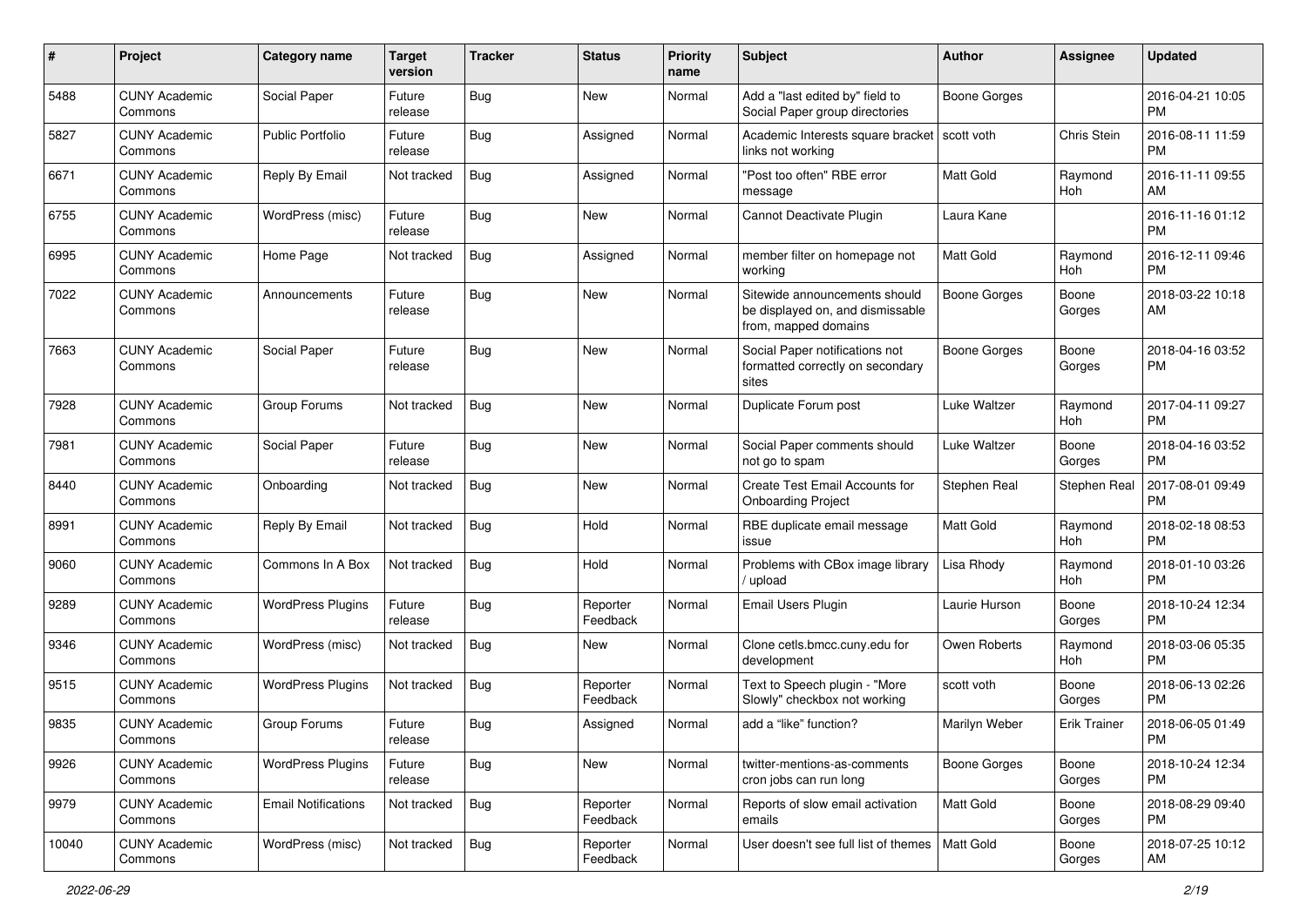| #     | Project                         | <b>Category name</b>     | <b>Target</b><br>version | <b>Tracker</b> | <b>Status</b>        | <b>Priority</b><br>name | Subject                                                                                                      | Author              | <b>Assignee</b>       | <b>Updated</b>                |
|-------|---------------------------------|--------------------------|--------------------------|----------------|----------------------|-------------------------|--------------------------------------------------------------------------------------------------------------|---------------------|-----------------------|-------------------------------|
| 10262 | <b>CUNY Academic</b><br>Commons |                          | Not tracked              | <b>Bug</b>     | Reporter<br>Feedback | Normal                  | Newsletter Plugin: Broken Image<br>at Bottom of All Newsletters                                              | Mark Webb           | Raymond<br><b>Hoh</b> | 2018-08-30 05:17<br>PM        |
| 10769 | <b>CUNY Academic</b><br>Commons | <b>WordPress Themes</b>  | Not tracked              | Bug            | Reporter<br>Feedback | Normal                  | 2011 Theme Sidebar                                                                                           | Mark Webb           |                       | 2018-12-04 04:09<br><b>PM</b> |
| 10794 | <b>CUNY Academic</b><br>Commons | Performance              | Not tracked              | Bug            | New                  | Normal                  | Memcached connection<br>occasionally breaks                                                                  | <b>Boone Gorges</b> | Boone<br>Gorges       | 2018-12-06 03:30<br><b>PM</b> |
| 11024 | <b>CUNY Academic</b><br>Commons | WordPress (misc)         | Future<br>release        | Bug            | New                  | Normal                  | Subsites should not show "you<br>should update your .htaccess<br>now" notice after permalink setting<br>save | <b>Boone Gorges</b> |                       | 2019-01-28 01:35<br><b>PM</b> |
| 11120 | <b>CUNY Academic</b><br>Commons | <b>WordPress Plugins</b> | Not tracked              | Bug            | Reporter<br>Feedback | Normal                  | Events Manager Events Not<br>Showing Up                                                                      | Mark Webb           |                       | 2019-02-27 04:10<br><b>PM</b> |
| 11243 | <b>CUNY Academic</b><br>Commons | BuddyPress (misc)        | Future<br>release        | Bug            | New                  | Normal                  | Audit bp-custom.php                                                                                          | Raymond Hoh         | Raymond<br><b>Hoh</b> | 2022-04-26 11:59<br>AM        |
| 11392 | <b>CUNY Academic</b><br>Commons |                          | Future<br>release        | <b>Bug</b>     | <b>New</b>           | Normal                  | Migrate users away from<br><b>StatPress</b>                                                                  | <b>Boone Gorges</b> |                       | 2019-04-23 03:53<br>PM        |
| 11415 | <b>CUNY Academic</b><br>Commons | <b>WordPress Plugins</b> | Not tracked              | Bug            | Reporter<br>Feedback | Normal                  | Blog Subscriptions in Jetpack                                                                                | Laurie Hurson       |                       | 2019-05-14 10:34<br>AM        |
| 11556 | <b>CUNY Academic</b><br>Commons | Courses                  | Not tracked              | <b>Bug</b>     | Reporter<br>Feedback | Normal                  | Instructor name given in course<br>listing                                                                   | Tom Harbison        |                       | 2019-06-25 04:12<br>PM        |
| 11649 | <b>CUNY Academic</b><br>Commons | <b>WordPress Plugins</b> | 2.0.3                    | Bug            | In Progress          | Normal                  | CC license displayed on every<br>page                                                                        | Gina Cherry         | Raymond<br>Hoh        | 2022-06-29 11:32<br>AM        |
| 11879 | <b>CUNY Academic</b><br>Commons |                          | Not tracked              | Bug            | <b>New</b>           | Normal                  | Hypothesis comments appearing<br>on multiple, different pdfs across<br>blogs                                 | Laurie Hurson       | Laurie Hurson         | 2019-09-19 02:39<br><b>PM</b> |
| 12198 | <b>CUNY Academic</b><br>Commons |                          | Not tracked              | Bug            | Reporter<br>Feedback | Normal                  | Duplicate listing in My Sites                                                                                | Tom Harbison        |                       | 2019-12-09 05:50<br><b>PM</b> |
| 12360 | <b>CUNY Academic</b><br>Commons | <b>WordPress Themes</b>  | Not tracked              | Bug            | Reporter<br>Feedback | Normal                  | site just says "DANTE We are<br>currently in maintenance mode,<br>please check back shortly."                | Marilyn Weber       |                       | 2020-02-04 12:13<br><b>PM</b> |
| 12436 | <b>CUNY Academic</b><br>Commons |                          | Not tracked              | Bug            | Assigned             | Normal                  | Nightly system downtime                                                                                      | <b>Boone Gorges</b> |                       | 2020-08-01 09:30<br>AM        |
| 12438 | <b>CUNY Academic</b><br>Commons | Courses                  | Not tracked              | Bug            | New                  | Normal                  | Site appearing twice                                                                                         | Laurie Hurson       | Boone<br>Gorges       | 2020-02-18 01:34<br><b>PM</b> |
| 12573 | <b>CUNY Academic</b><br>Commons | <b>WordPress Plugins</b> | Future<br>release        | <b>Bug</b>     | New                  | Normal                  | CommentPress Core Issues                                                                                     | scott voth          |                       | 2020-03-24 04:32<br>PM        |
| 13328 | <b>CUNY Academic</b><br>Commons | Group Forums             | Not tracked              | <b>Bug</b>     | Reporter<br>Feedback | Normal                  | cross-posting in two related<br>groups                                                                       | Marilyn Weber       | Raymond<br>Hoh        | 2020-09-15 10:39<br>PM        |
| 13331 | <b>CUNY Academic</b><br>Commons | Site cloning             | Future<br>release        | <b>Bug</b>     | <b>New</b>           | Normal                  | Combine Site Template and Clone   Boone Gorges<br>operations                                                 |                     | Jeremy Felt           | 2021-11-19 12:39<br>PM        |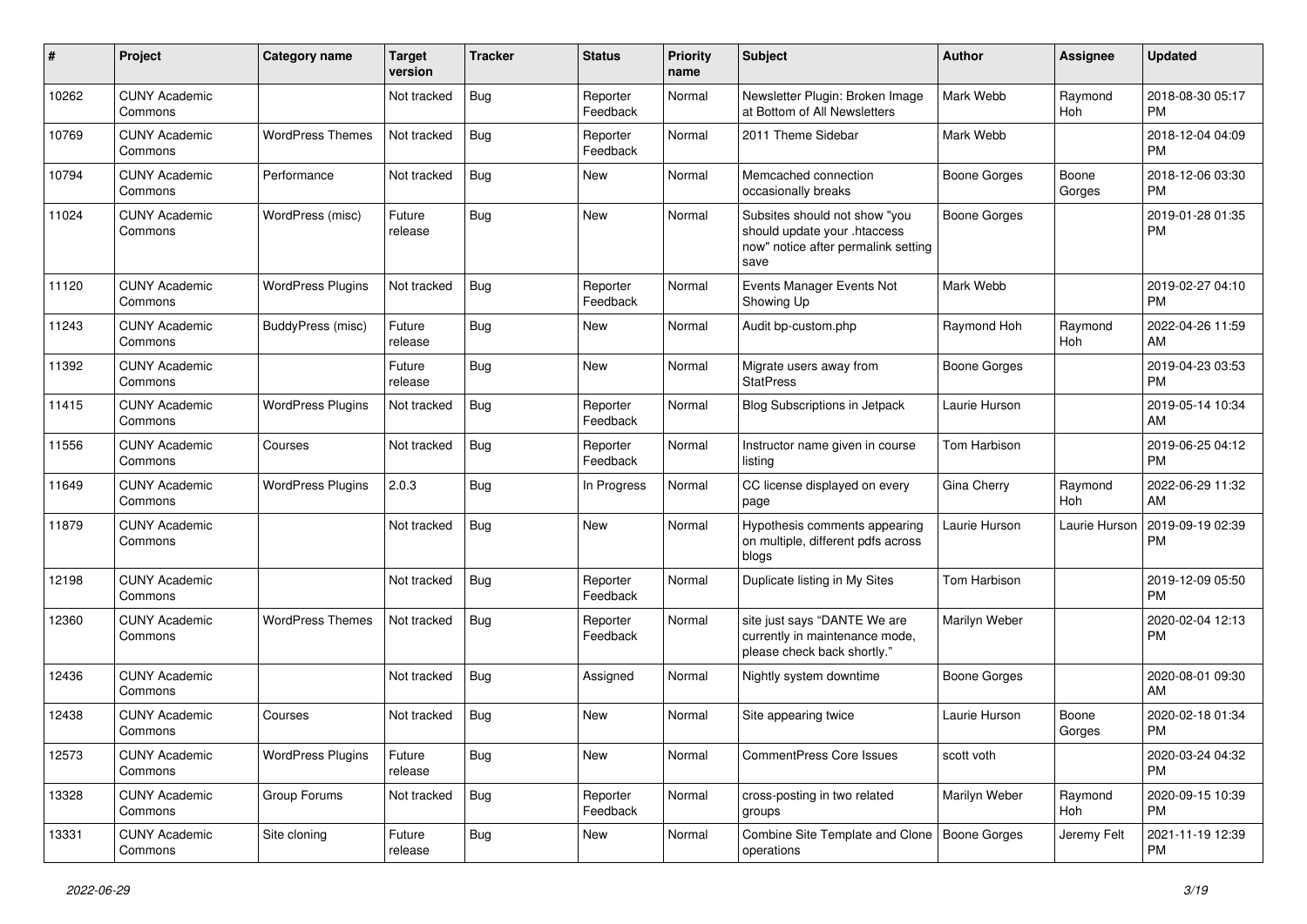| #     | <b>Project</b>                  | <b>Category name</b>     | <b>Target</b><br>version | <b>Tracker</b> | <b>Status</b>        | <b>Priority</b><br>name | <b>Subject</b>                                                        | <b>Author</b>           | <b>Assignee</b>       | <b>Updated</b>                |
|-------|---------------------------------|--------------------------|--------------------------|----------------|----------------------|-------------------------|-----------------------------------------------------------------------|-------------------------|-----------------------|-------------------------------|
| 13430 | <b>CUNY Academic</b><br>Commons | Reply By Email           | Not tracked              | <b>Bug</b>     | New                  | Normal                  | Delay in RBE                                                          | Luke Waltzer            | Raymond<br><b>Hoh</b> | 2020-10-13 11:16<br>AM        |
| 13949 | <b>CUNY Academic</b><br>Commons |                          | Not tracked              | Bug            | <b>New</b>           | Normal                  | Continued debugging of runaway<br>MySQL connections                   | <b>Matt Gold</b>        | Boone<br>Gorges       | 2021-09-14 10:42<br>AM        |
| 14113 | <b>CUNY Academic</b><br>Commons | WordPress (misc)         | Future<br>release        | Bug            | Hold                 | Normal                  | Block Editor Not Working on this<br>page - Json error                 | scott voth              | Boone<br>Gorges       | 2021-03-05 11:01<br>AM        |
| 14483 | <b>CUNY Academic</b><br>Commons | WordPress - Media        | Not tracked              | <b>Bug</b>     | Reporter<br>Feedback | Normal                  | Wordpress PDF Embed Stopped<br>Working after JITP Media Clone         | Patrick DeDauw          | Boone<br>Gorges       | 2021-05-20 01:51<br><b>PM</b> |
| 14496 | <b>CUNY Academic</b><br>Commons | Domain Mapping           | Future<br>release        | Bug            | New                  | Normal                  | Mapped domain SSO uses<br>third-party cookies                         | Raymond Hoh             | Raymond<br>Hoh        | 2021-05-24 04:03<br><b>PM</b> |
| 14629 | <b>CUNY Academic</b><br>Commons |                          | Not tracked              | Bug            | Reporter<br>Feedback | Normal                  | Possible Post Order Bug?                                              | <b>Syelle Graves</b>    |                       | 2021-09-14 10:47<br>AM        |
| 14792 | <b>CUNY Academic</b><br>Commons |                          |                          | <b>Bug</b>     | <b>New</b>           | Normal                  | Inconsistent email notifications<br>from gravity forms                | Raffi<br>Khatchadourian |                       | 2021-10-04 01:50<br><b>PM</b> |
| 14908 | <b>CUNY Academic</b><br>Commons | Performance              |                          | Bug            | <b>New</b>           | Normal                  | Stale object cache on cdev                                            | Raymond Hoh             | Boone<br>Gorges       | 2021-12-07 09:45<br>AM        |
| 14936 | <b>CUNY Academic</b><br>Commons |                          |                          | <b>Bug</b>     | New                  | Normal                  | Commons websites blocked by<br>SPS campus network                     | Laurie Hurson           |                       | 2021-11-03 03:57<br><b>PM</b> |
| 14940 | <b>CUNY Academic</b><br>Commons |                          |                          | <b>Bug</b>     | <b>New</b>           | Normal                  | Discrepancy between Commons<br>profile "sites" and actual # of sites  | Laurie Hurson           |                       | 2021-11-08 11:09<br>AM        |
| 14987 | <b>CUNY Academic</b><br>Commons | <b>WordPress Plugins</b> | Future<br>release        | Bug            | <b>New</b>           | Normal                  | Elementor update causes<br>database freeze-up                         | <b>Boone Gorges</b>     | Boone<br>Gorges       | 2021-11-29 12:02<br><b>PM</b> |
| 15242 | <b>CUNY Academic</b><br>Commons | Performance              | Not tracked              | <b>Bug</b>     | Reporter<br>Feedback | Normal                  | Slugist site                                                          | Raffi<br>Khatchadourian | Boone<br>Gorges       | 2022-02-07 11:14<br>AM        |
| 15516 | <b>CUNY Academic</b><br>Commons | <b>WordPress Plugins</b> |                          | Bug            | Reporter<br>Feedback | Normal                  | Can't publish or save draft of post<br>on wordpress.com               | Raffi<br>Khatchadourian | Raymond<br><b>Hoh</b> | 2022-03-02 05:52<br><b>PM</b> |
| 15757 | <b>CUNY Academic</b><br>Commons |                          |                          | <b>Bug</b>     | <b>New</b>           | Normal                  | Members # do not match                                                | Laurie Hurson           |                       | 2022-03-30 04:52<br><b>PM</b> |
| 16177 | <b>CUNY Academic</b><br>Commons | Reply By Email           |                          | <b>Bug</b>     | New                  | Normal                  | Switch to Inbound mode for RBE                                        | Raymond Hoh             | Raymond<br>Hoh        | 2022-05-30 04:32<br><b>PM</b> |
| 16199 | <b>CUNY Academic</b><br>Commons | <b>Directories</b>       | 2.0.3                    | <b>Bug</b>     | New                  | Normal                  | Removed "Semester" Filter from<br><b>Courses Directory</b>            | Laurie Hurson           | Boone<br>Gorges       | 2022-06-29 11:32<br>AM        |
| 16245 | <b>CUNY Academic</b><br>Commons | WordPress (misc)         |                          | Bug            | Reporter<br>Feedback | Normal                  | Save Button missing on<br>WordPress Profile page                      | scott voth              | Raymond<br>Hoh        | 2022-06-16 03:09<br><b>PM</b> |
| 16255 | <b>CUNY Academic</b><br>Commons | WordPress (misc)         |                          | <b>Bug</b>     | <b>New</b>           | Normal                  | Need to define 'MULTISITE'<br>constant in wp-config.php               | Raymond Hoh             |                       | 2022-06-19 09:31<br>AM        |
| 16307 | <b>CUNY Academic</b><br>Commons |                          |                          | <b>Bug</b>     | <b>New</b>           | Normal                  | Add brief messaging to<br>accept/decline group membership<br>requests | Matt Gold               | Boone<br>Gorges       | 2022-06-27 06:13<br><b>PM</b> |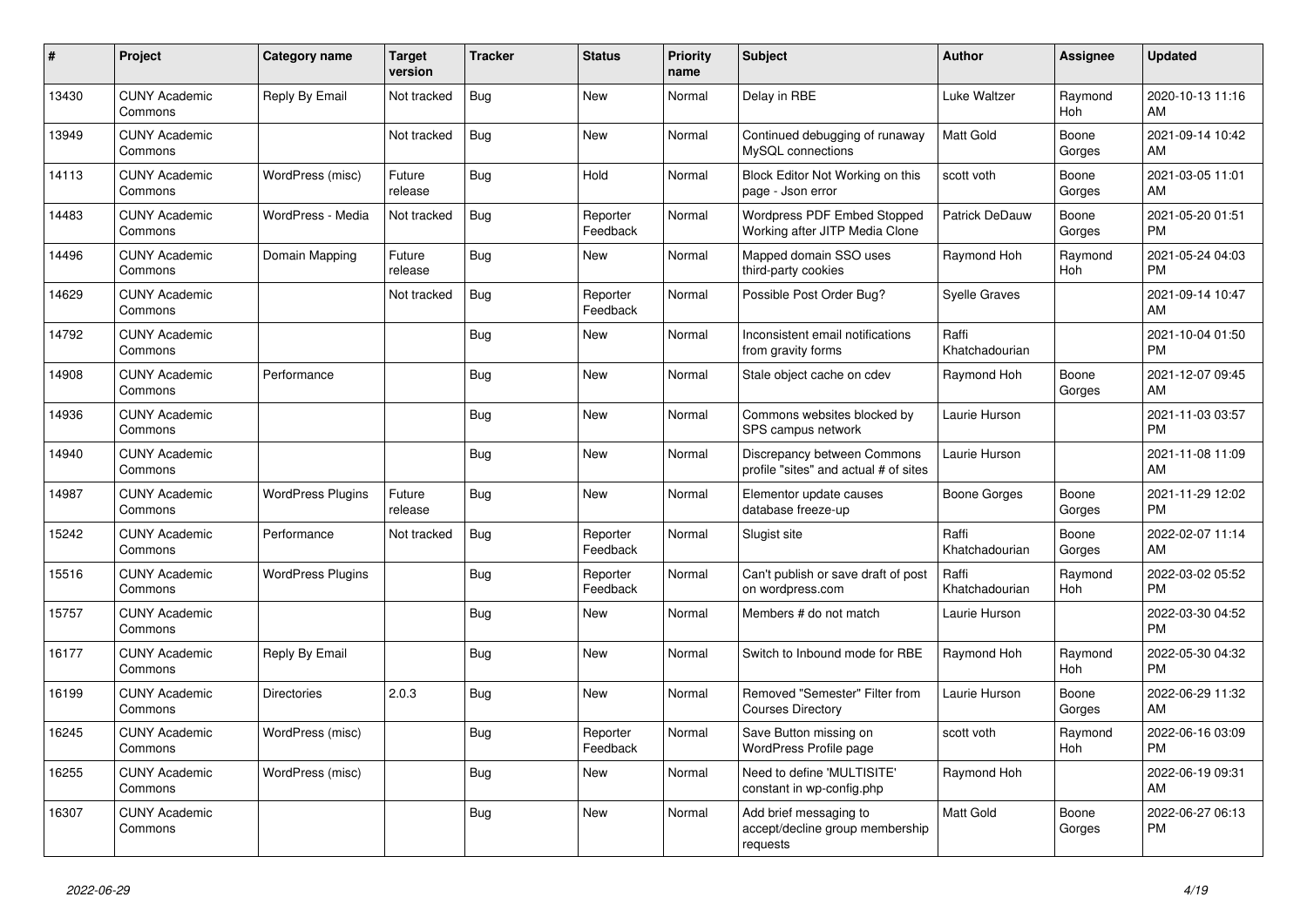| #     | Project                         | <b>Category name</b>           | <b>Target</b><br>version | <b>Tracker</b> | <b>Status</b>        | <b>Priority</b><br>name | <b>Subject</b>                                                                                  | <b>Author</b>        | <b>Assignee</b>       | <b>Updated</b>                |
|-------|---------------------------------|--------------------------------|--------------------------|----------------|----------------------|-------------------------|-------------------------------------------------------------------------------------------------|----------------------|-----------------------|-------------------------------|
| 16318 | <b>CUNY Academic</b><br>Commons |                                |                          | <b>Bug</b>     | <b>New</b>           | Normal                  | Unable to Access block editor or<br>embed YouTube videos in new<br>pages, in one site only      | <b>Syelle Graves</b> |                       | 2022-06-29 02:24<br>PM        |
| 16319 | <b>CUNY Academic</b><br>Commons | <b>WordPress Plugins</b>       | 2.0.3                    | Bug            | New                  | Normal                  | <b>Request for Events Calendar Pro</b><br>5.14.2 update                                         | Raymond Hoh          | Raymond<br><b>Hoh</b> | 2022-06-29 03:24<br><b>PM</b> |
| 4535  | <b>CUNY Academic</b><br>Commons | My Commons                     | Future<br>release        | Bug            | New                  | Low                     | My Commons filter issue                                                                         | scott voth           | Raymond<br><b>Hoh</b> | 2015-09-01 11:17<br>AM        |
| 6356  | <b>CUNY Academic</b><br>Commons | <b>WordPress Plugins</b>       | Future<br>release        | Bug            | Reporter<br>Feedback | Low                     | Should Subscribe2 be<br>deprecated?                                                             | Luke Waltzer         |                       | 2017-03-20 12:20<br><b>PM</b> |
| 6749  | <b>CUNY Academic</b><br>Commons | Events                         | Future<br>release        | Bug            | <b>New</b>           | Low                     | BPEO iCal request can trigger<br>very large number of DB queries                                | Boone Gorges         | Raymond<br><b>Hoh</b> | 2016-11-15 10:09<br>PM        |
| 8675  | <b>CUNY Academic</b><br>Commons | User Onboarding                | Future<br>release        | <b>Bug</b>     | Reporter<br>Feedback | Low                     | Add new User search screen calls<br>for the input of email address but<br>doesn't work with one | Paul Hebert          | Boone<br>Gorges       | 2017-10-11 11:17<br>AM        |
| 11971 | <b>CUNY Academic</b><br>Commons | <b>Email Notifications</b>     | Future<br>release        | Bug            | Reporter<br>Feedback | Low                     | Pictures obscured in emailed post<br>notifications                                              | Marilyn Weber        | Raymond<br><b>Hoh</b> | 2019-11-21 01:14<br><b>PM</b> |
| 2571  | NYCDH Community<br>Site         |                                |                          | Feature        | Assigned             | Normal                  | Add Google custom search box to<br>homepage                                                     | Mark Newton          | Raymond<br><b>Hoh</b> | 2013-05-18 07:49<br>PM        |
| 2573  | NYCDH Community<br>Site         |                                |                          | Feature        | Reporter<br>Feedback | Normal                  | Add dh_nyc twitter list feed to site                                                            | Mark Newton          | Matt Gold             | 2013-05-16 11:42<br><b>PM</b> |
| 2574  | NYCDH Community<br>Site         |                                |                          | Feature        | Assigned             | Normal                  | Add Way to Upload Files to<br>Groups                                                            | Mark Newton          | Raymond<br><b>Hoh</b> | 2013-05-18 07:46<br><b>PM</b> |
| 2577  | <b>NYCDH Community</b><br>Site  |                                |                          | Feature        | Assigned             | Low                     | Investigate Potential to Add Links<br>to the Forum                                              | Mark Newton          | Alex Gil              | 2013-05-16 09:40<br><b>PM</b> |
| 11968 | JustPublics@365<br>MediaCamp    |                                |                          | Feature        | New                  | Normal                  | Nanoscience Retractable Display<br>Unit                                                         | Donald Cherry        | Bonnie<br>Eissner     | 2021-02-19 08:50<br>AM        |
| 370   | <b>CUNY Academic</b><br>Commons | Registration                   | Future<br>release        | Feature        | Assigned             | High                    | <b>Guest Accounts</b>                                                                           | Matt Gold            | Matt Gold             | 2015-04-09 09:33<br><b>PM</b> |
| 3230  | <b>CUNY Academic</b><br>Commons | Internal Tools and<br>Workflow | Not tracked              | Feature        | Assigned             | High                    | Scripts for quicker<br>provisioning/updating of<br>development environments                     | Boone Gorges         | Boone<br>Gorges       | 2016-01-26 04:54<br><b>PM</b> |
| 287   | <b>CUNY Academic</b><br>Commons | WordPress (misc)               | Future<br>release        | Feature        | Assigned             | Normal                  | Create troubleshooting tool for<br>account sign-up                                              | Matt Gold            | Boone<br>Gorges       | 2015-11-09 06:17<br><b>PM</b> |
| 308   | <b>CUNY Academic</b><br>Commons | Registration                   | Future<br>release        | Feature        | <b>New</b>           | Normal                  | Group recommendations for<br>signup process                                                     | Boone Gorges         | Samantha<br>Raddatz   | 2015-11-09 05:07<br><b>PM</b> |
| 364   | <b>CUNY Academic</b><br>Commons | <b>WordPress Plugins</b>       | Future<br>release        | Feature        | <b>New</b>           | Normal                  | <b>Bulletin Board</b>                                                                           | Matt Gold            |                       | 2015-01-05 08:50<br><b>PM</b> |
| 365   | <b>CUNY Academic</b><br>Commons | WordPress (misc)               | Future<br>release        | Feature        | Assigned             | Normal                  | <b>Create Mouseover Tooltips</b><br>throughout Site                                             | Matt Gold            | Chris Stein           | 2015-11-09 06:18<br><b>PM</b> |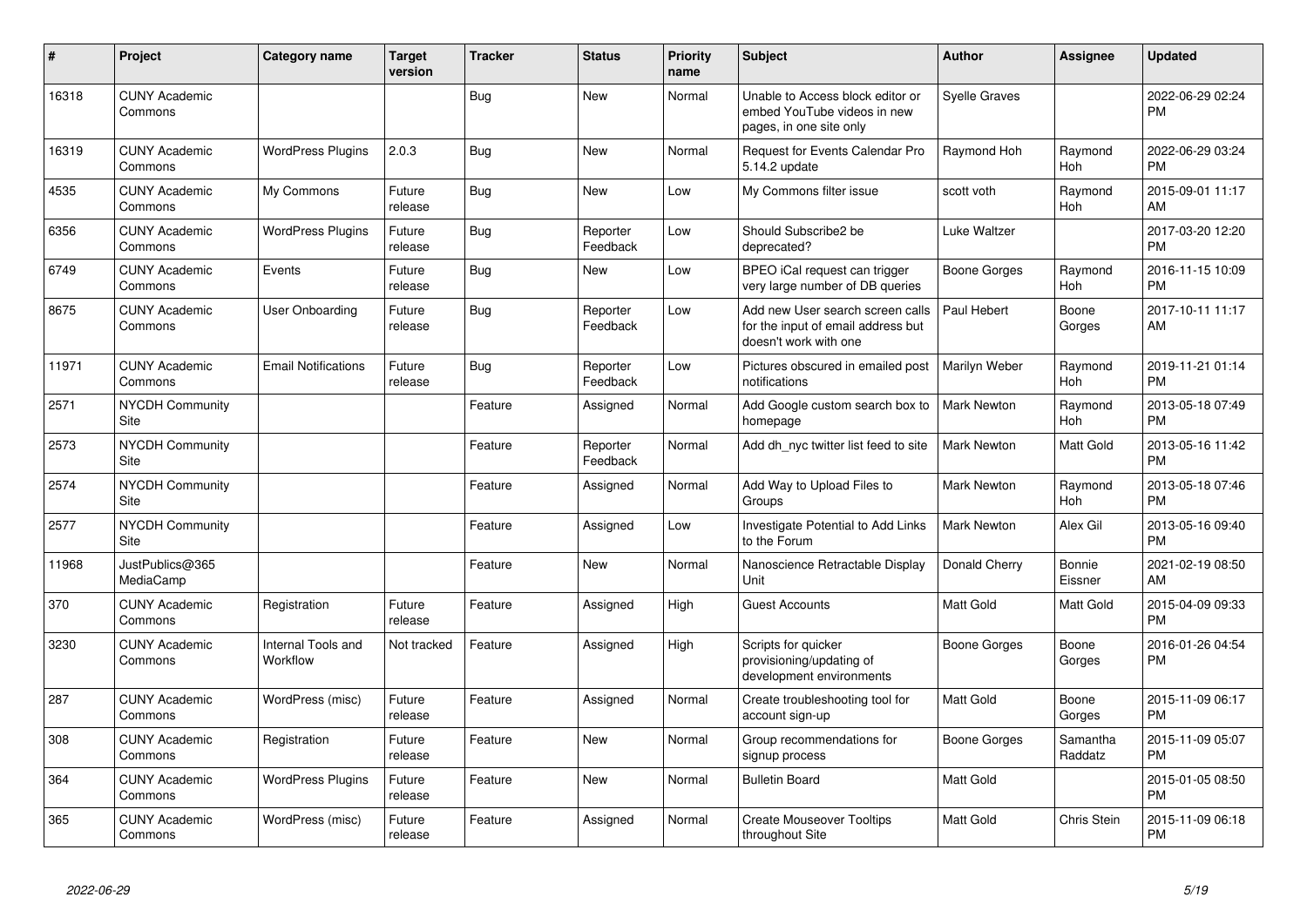| $\pmb{\#}$ | <b>Project</b>                  | <b>Category name</b>     | <b>Target</b><br>version | <b>Tracker</b> | <b>Status</b>        | <b>Priority</b><br>name | <b>Subject</b>                                                       | <b>Author</b>       | Assignee            | <b>Updated</b>                |
|------------|---------------------------------|--------------------------|--------------------------|----------------|----------------------|-------------------------|----------------------------------------------------------------------|---------------------|---------------------|-------------------------------|
| 377        | <b>CUNY Academic</b><br>Commons | BuddyPress (misc)        | Future<br>release        | Feature        | Assigned             | Normal                  | Like buttons                                                         | <b>Matt Gold</b>    | Boone<br>Gorges     | 2010-11-16 05:13<br><b>PM</b> |
| 412        | <b>CUNY Academic</b><br>Commons | <b>WordPress Themes</b>  | Future<br>release        | Feature        | Assigned             | Normal                  | <b>Featured Themes</b>                                               | Matt Gold           | Dominic<br>Giglio   | 2015-01-05 08:44<br><b>PM</b> |
| 435        | <b>CUNY Academic</b><br>Commons | BuddyPress (misc)        | Future<br>release        | Feature        | Assigned             | Normal                  | Include Avatar Images in Forum<br><b>Post Notification Emails</b>    | Matt Gold           | Boone<br>Gorges     | 2010-12-08 12:40<br><b>PM</b> |
| 481        | <b>CUNY Academic</b><br>Commons | Groups (misc)            | Future<br>release        | Feature        | Assigned             | Normal                  | ability to archive inactive groups<br>and blogs                      | Michael Mandiberg   | Samantha<br>Raddatz | 2015-11-09 05:56<br><b>PM</b> |
| 497        | <b>CUNY Academic</b><br>Commons | <b>WordPress Plugins</b> | Future<br>release        | Feature        | Assigned             | Normal                  | Drag and Drop Ordering on<br>Gallery Post Plugin                     | Matt Gold           | Ron Rennick         | 2015-11-09 06:18<br><b>PM</b> |
| 500        | <b>CUNY Academic</b><br>Commons | BuddyPress (misc)        | Future<br>release        | Feature        | Assigned             | Normal                  | <b>Export Group Data</b>                                             | Matt Gold           | Boone<br>Gorges     | 2010-12-19 12:09<br><b>PM</b> |
| 554        | <b>CUNY Academic</b><br>Commons | BuddyPress (misc)        | Future<br>release        | Feature        | Assigned             | Normal                  | Add Trackback notifications to<br>site-wide activity feed            | Matt Gold           | Boone<br>Gorges     | 2015-11-09 06:19<br><b>PM</b> |
| 585        | <b>CUNY Academic</b><br>Commons | Group Forums             | Future<br>release        | Feature        | Assigned             | Normal                  | Merge Forum Topics                                                   | Sarah Morgano       | Boone<br>Gorges     | 2011-07-06 04:11<br><b>PM</b> |
| 599        | <b>CUNY Academic</b><br>Commons | BuddyPress (misc)        | Future<br>release        | Feature        | Assigned             | Normal                  | Consider adding rating plugins for<br><b>BuddyPress/BBPress</b>      | Matt Gold           | Boone<br>Gorges     | 2011-08-22 06:50<br><b>PM</b> |
| 618        | <b>CUNY Academic</b><br>Commons | <b>BuddyPress Docs</b>   | Future<br>release        | Feature        | Assigned             | Normal                  | <b>BuddyPress Docs: export formats</b>                               | <b>Boone Gorges</b> | Boone<br>Gorges     | 2015-11-09 05:38<br><b>PM</b> |
| 635        | <b>CUNY Academic</b><br>Commons | BuddyPress (misc)        | Future<br>release        | Feature        | Assigned             | Normal                  | Big Blue Button -<br>Videoconferencing in Groups and<br><b>Blogs</b> | <b>Matt Gold</b>    | Boone<br>Gorges     | 2011-03-14 03:24<br><b>PM</b> |
| 653        | <b>CUNY Academic</b><br>Commons | Group Blogs              | Future<br>release        | Feature        | Assigned             | Normal                  | Redesign Integration of Groups<br>and Blogs                          | <b>Matt Gold</b>    | Samantha<br>Raddatz | 2015-11-09 05:40<br><b>PM</b> |
| 658        | <b>CUNY Academic</b><br>Commons | <b>WordPress Plugins</b> | Future<br>release        | Feature        | Assigned             | Normal                  | Rebulid Sitewide Tag Suggestion                                      | <b>Matt Gold</b>    | Boone<br>Gorges     | 2015-01-05 08:47<br><b>PM</b> |
| 1105       | <b>CUNY Academic</b><br>Commons | WordPress (misc)         | Future<br>release        | Feature        | Assigned             | Normal                  | Rephrase Blog Privacy Options                                        | Matt Gold           | Samantha<br>Raddatz | 2015-11-09 06:19<br><b>PM</b> |
| 1422       | <b>CUNY Academic</b><br>Commons | <b>BuddyPress Docs</b>   | Future<br>release        | Feature        | Assigned             | Normal                  | Make "created Doc" activity icons<br>non-mini                        | <b>Boone Gorges</b> | Boone<br>Gorges     | 2015-11-09 05:48<br><b>PM</b> |
| 1460       | <b>CUNY Academic</b><br>Commons | Analytics                | Future<br>release        | Feature        | Assigned             | Normal                  | Update System Report                                                 | <b>Brian Foote</b>  | Boone<br>Gorges     | 2015-11-09 06:13<br><b>PM</b> |
| 1508       | <b>CUNY Academic</b><br>Commons | WordPress (misc)         | Future<br>release        | Feature        | Assigned             | Normal                  | Share login cookies across<br>mapped domains                         | Boone Gorges        | Boone<br>Gorges     | 2012-07-02 12:12<br><b>PM</b> |
| 1544       | <b>CUNY Academic</b><br>Commons | Groups (misc)            | Future<br>release        | Feature        | Reporter<br>Feedback | Normal                  | Group Filtering and Sorting                                          | Matt Gold           | Chris Stein         | 2019-03-01 02:25<br><b>PM</b> |
| 1744       | <b>CUNY Academic</b><br>Commons | <b>BuddyPress Docs</b>   | Future<br>release        | Feature        | Assigned             | Normal                  | Spreadsheet-style Docs                                               | Boone Gorges        | Boone<br>Gorges     | 2015-11-09 06:13<br><b>PM</b> |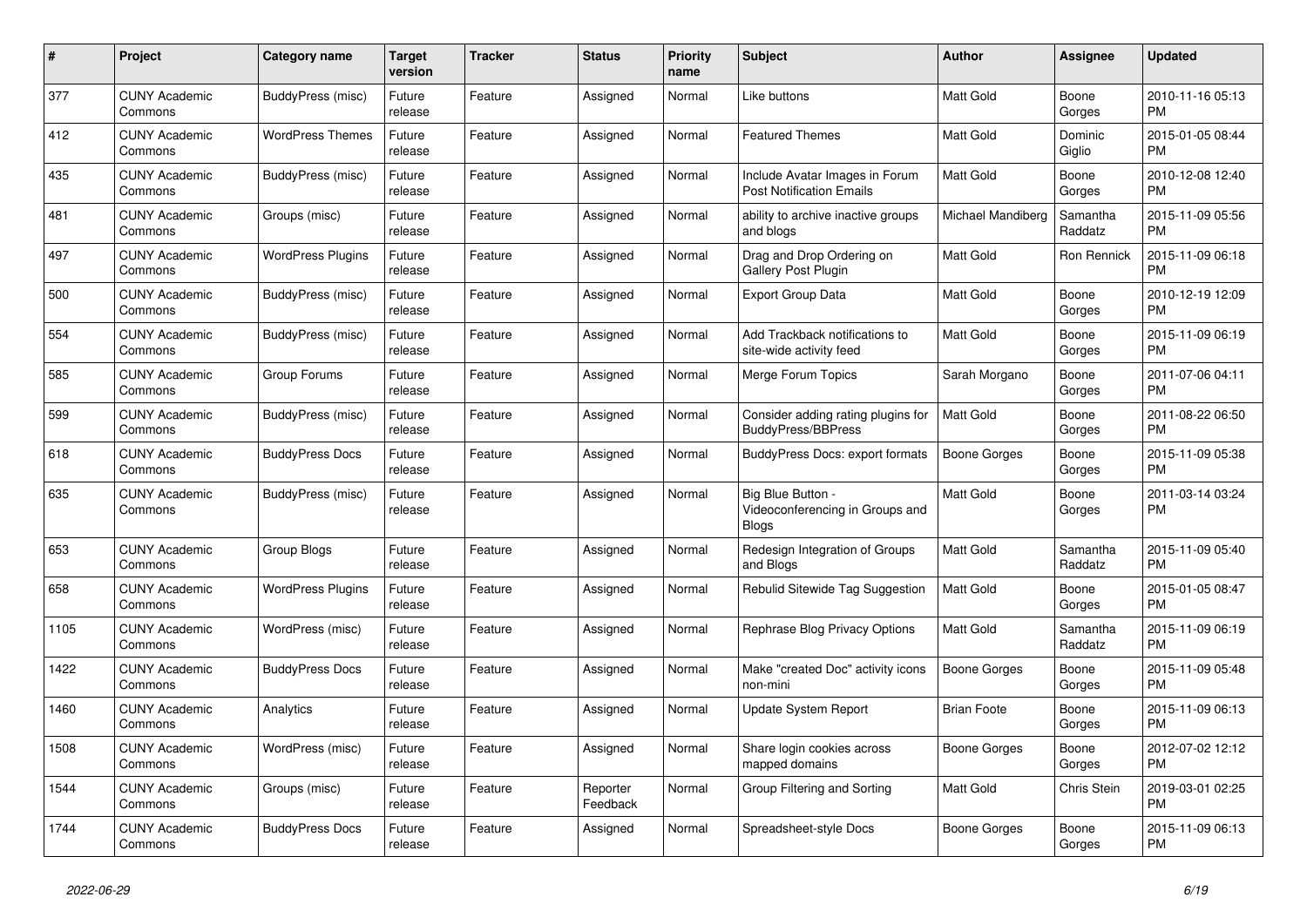| #    | Project                         | <b>Category name</b>    | <b>Target</b><br>version | <b>Tracker</b> | <b>Status</b> | <b>Priority</b><br>name | <b>Subject</b>                                                                 | <b>Author</b>    | Assignee            | <b>Updated</b>                |
|------|---------------------------------|-------------------------|--------------------------|----------------|---------------|-------------------------|--------------------------------------------------------------------------------|------------------|---------------------|-------------------------------|
| 1888 | <b>CUNY Academic</b><br>Commons | Home Page               | Future<br>release        | Feature        | Assigned      | Normal                  | Refactor BP MPO Activity Filter to<br>support proper pagination                | Sarah Morgano    | Boone<br>Gorges     | 2014-05-01 07:11<br><b>PM</b> |
| 2523 | <b>CUNY Academic</b><br>Commons | <b>BuddyPress Docs</b>  | Future<br>release        | Feature        | Assigned      | Normal                  | Allow Users to Upload Images to<br><b>BP</b> Docs                              | <b>Matt Gold</b> | Boone<br>Gorges     | 2015-11-09 06:14<br><b>PM</b> |
| 2753 | <b>CUNY Academic</b><br>Commons | Public Portfolio        | Future<br>release        | Feature        | <b>New</b>    | Normal                  | Create actual actual tagification in<br>academic interests and other<br>fields | Micki Kaufman    | Boone<br>Gorges     | 2015-01-05 08:52<br><b>PM</b> |
| 2754 | <b>CUNY Academic</b><br>Commons | Design                  | Future<br>release        | Feature        | Assigned      | Normal                  | Determine strategy for CAC logo<br>handling in top header                      | Micki Kaufman    | Chris Stein         | 2015-01-05 08:53<br><b>PM</b> |
| 2832 | <b>CUNY Academic</b><br>Commons | <b>Public Portfolio</b> | Future<br>release        | Feature        | Assigned      | Normal                  | Improve interface for (not)<br>auto-linking profile fields                     | Boone Gorges     | Chris Stein         | 2015-01-05 08:52<br><b>PM</b> |
| 2881 | <b>CUNY Academic</b><br>Commons | <b>Public Portfolio</b> | Future<br>release        | Feature        | Assigned      | Normal                  | Redesign the UX for Profiles                                                   | Chris Stein      | Chris Stein         | 2016-10-13 12:45<br><b>PM</b> |
| 3002 | <b>CUNY Academic</b><br>Commons | Search                  | Future<br>release        | Feature        | Assigned      | Normal                  | Overhaul CAC search by using<br>external search appliance                      | Boone Gorges     | Boone<br>Gorges     | 2020-07-15 03:05<br>PM        |
| 3042 | <b>CUNY Academic</b><br>Commons | <b>Public Portfolio</b> | Future<br>release        | Feature        | Assigned      | Normal                  | Browsing member interests                                                      | Matt Gold        | Boone<br>Gorges     | 2015-03-21 09:04<br><b>PM</b> |
| 3090 | <b>CUNY Academic</b><br>Commons | Twitter page            | Future<br>release        | Feature        | Assigned      | Normal                  | Prevent Retweets from showing<br>up on Commons twitter page                    | Matt Gold        | Tahir Butt          | 2016-10-24 11:31<br>AM        |
| 3192 | <b>CUNY Academic</b><br>Commons | Group Forums            | Future<br>release        | Feature        | Assigned      | Normal                  | Customizable forum views for<br>bbPress 2.x group forums                       | Boone Gorges     | Raymond<br>Hoh      | 2015-11-09 12:47<br><b>PM</b> |
| 3193 | <b>CUNY Academic</b><br>Commons | Group Forums            | Future<br>release        | Feature        | Assigned      | Normal                  | bbPress 2.x dynamic roles and<br><b>RBE</b>                                    | Boone Gorges     | Boone<br>Gorges     | 2014-09-30 01:30<br><b>PM</b> |
| 3220 | <b>CUNY Academic</b><br>Commons | <b>Public Portfolio</b> | Future<br>release        | Feature        | Assigned      | Normal                  | Add indent/outdent option to<br>Formatting Buttons on Profile<br>Page          | Matt Gold        | Boone<br>Gorges     | 2014-05-21 10:39<br><b>PM</b> |
| 3308 | <b>CUNY Academic</b><br>Commons | Group Invitations       | Future<br>release        | Feature        | Assigned      | Normal                  | Allow members to rescind group<br>invitations                                  | <b>Matt Gold</b> | Boone<br>Gorges     | 2015-04-01 08:53<br><b>PM</b> |
| 3330 | <b>CUNY Academic</b><br>Commons | My Commons              | Future<br>release        | Feature        | Assigned      | Normal                  | "Commons Information" tool                                                     | Boone Gorges     | Chris Stein         | 2014-09-22 08:46<br><b>PM</b> |
| 3458 | <b>CUNY Academic</b><br>Commons | Groups (misc)           | Future<br>release        | Feature        | Assigned      | Normal                  | Filter Members of Group by<br>Campus                                           | Michael Smith    | Samantha<br>Raddatz | 2014-09-26 08:32<br><b>PM</b> |
| 3473 | <b>CUNY Academic</b><br>Commons | User Experience         | Future<br>release        | Feature        | Assigned      | Normal                  | Commons profile: Add help info<br>about "Positions" replacing "title"          | Keith Miyake     | Samantha<br>Raddatz | 2015-11-09 02:28<br><b>PM</b> |
| 3475 | <b>CUNY Academic</b><br>Commons | Events                  | Future<br>release        | Feature        | Assigned      | Normal                  | Request to add plugin to<br>streamline room<br>booking/appointment booking     | Naomi Barrettara | Boone<br>Gorges     | 2014-12-01 05:14<br><b>PM</b> |
| 3517 | <b>CUNY Academic</b><br>Commons | My Commons              | Future<br>release        | Feature        | Assigned      | Normal                  | Mute/Unmute My Commons<br>updates                                              | Matt Gold        | Raymond<br>Hoh      | 2015-11-09 01:19<br><b>PM</b> |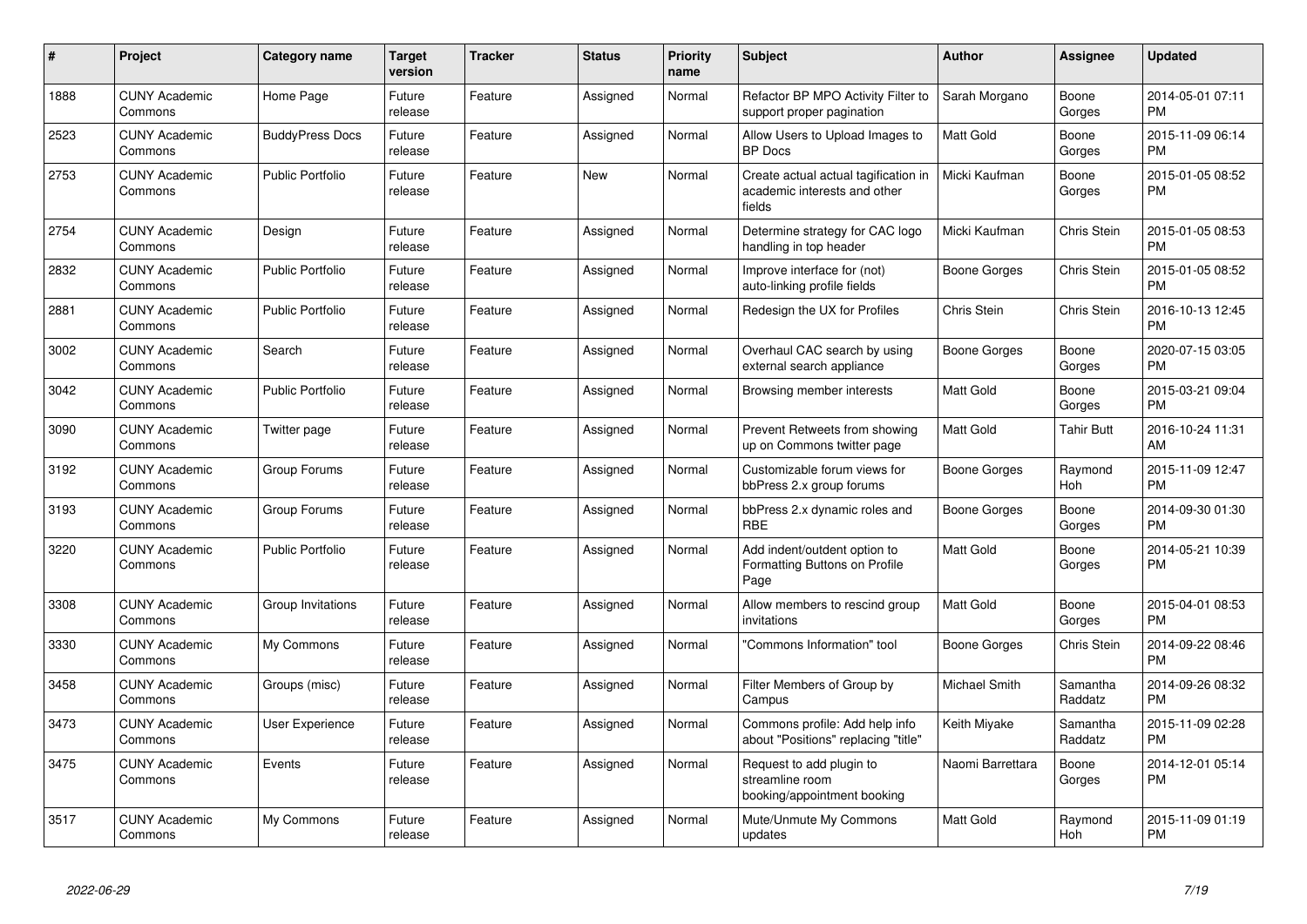| $\#$ | Project                         | <b>Category name</b>    | <b>Target</b><br>version | <b>Tracker</b> | <b>Status</b> | Priority<br>name | <b>Subject</b>                                                                    | <b>Author</b>       | <b>Assignee</b>     | <b>Updated</b>                |
|------|---------------------------------|-------------------------|--------------------------|----------------|---------------|------------------|-----------------------------------------------------------------------------------|---------------------|---------------------|-------------------------------|
| 3536 | <b>CUNY Academic</b><br>Commons | My Commons              | Future<br>release        | Feature        | Assigned      | Normal           | Infinite Scroll on My Commons<br>page                                             | Matt Gold           | Raymond<br>Hoh      | 2015-04-13 04:42<br><b>PM</b> |
| 3580 | <b>CUNY Academic</b><br>Commons | Group Blogs             | Future<br>release        | Feature        | New           | Normal           | Multiple blogs per group                                                          | Boone Gorges        | Boone<br>Gorges     | 2018-02-20 02:02<br><b>PM</b> |
| 3657 | <b>CUNY Academic</b><br>Commons | WordPress (misc)        | Not tracked              | Feature        | <b>New</b>    | Normal           | Create alert for GC email<br>addresses                                            | Matt Gold           | Matt Gold           | 2016-04-14 11:29<br><b>PM</b> |
| 3662 | <b>CUNY Academic</b><br>Commons | <b>SEO</b>              | Future<br>release        | Feature        | Assigned      | Normal           | Duplicate Content/SEO/Google<br>issues                                            | <b>Matt Gold</b>    | Raymond<br>Hoh      | 2015-04-13 04:37<br><b>PM</b> |
| 3759 | <b>CUNY Academic</b><br>Commons | WordPress (misc)        | Future<br>release        | Feature        | Assigned      | Normal           | Review Interface for Adding Users<br>to Blogs                                     | <b>Matt Gold</b>    | Boone<br>Gorges     | 2015-03-24 05:52<br><b>PM</b> |
| 3768 | <b>CUNY Academic</b><br>Commons | <b>Public Portfolio</b> | Future<br>release        | Feature        | Assigned      | Normal           | Institutions/Past positions on<br>public portfolios                               | Matt Gold           | Boone<br>Gorges     | 2018-04-23 10:44<br>AM        |
| 3770 | <b>CUNY Academic</b><br>Commons | <b>Public Portfolio</b> | Future<br>release        | Feature        | Assigned      | Normal           | Improve Layout/Formatting of<br>Positions Area on Public Portfolios               | Matt Gold           | <b>Chris Stein</b>  | 2015-04-01 09:17<br><b>PM</b> |
| 4053 | <b>CUNY Academic</b><br>Commons | Events                  | Future<br>release        | Feature        | Assigned      | Normal           | Create new tab for past events                                                    | Matt Gold           | Boone<br>Gorges     | 2015-05-12 02:10<br><b>PM</b> |
| 4238 | <b>CUNY Academic</b><br>Commons | Events                  | Future<br>release        | Feature        | Assigned      | Normal           | Copy Events to Other Groups?                                                      | Matt Gold           | Boone<br>Gorges     | 2015-07-02 10:08<br>AM        |
| 4481 | <b>CUNY Academic</b><br>Commons | Events                  | Future<br>release        | Feature        | <b>New</b>    | Normal           | Group admins/mods should have<br>the ability to unlink an event from<br>the group | Boone Gorges        | Boone<br>Gorges     | 2017-04-24 03:53<br><b>PM</b> |
| 4635 | <b>CUNY Academic</b><br>Commons | Authentication          | Future<br>release        | Feature        | <b>New</b>    | Normal           | Allow non-WP authentication                                                       | Boone Gorges        | Sonja Leix          | 2019-03-01 02:05<br><b>PM</b> |
| 4980 | <b>CUNY Academic</b><br>Commons | Home Page               | Future<br>release        | Feature        | Assigned      | Normal           | CAC Featured Content -- Adding<br>Randomization                                   | <b>Matt Gold</b>    | Boone<br>Gorges     | 2016-12-12 03:01<br><b>PM</b> |
| 5199 | <b>CUNY Academic</b><br>Commons | Social Paper            | Future<br>release        | Feature        | <b>New</b>    | Normal           | add tables to the SP editor                                                       | Marilyn Weber       |                     | 2016-10-24 11:27<br>AM        |
| 5205 | <b>CUNY Academic</b><br>Commons | Social Paper            | Future<br>release        | Feature        | <b>New</b>    | Normal           | Social Paper folders                                                              | Marilyn Weber       |                     | 2016-02-11 10:24<br><b>PM</b> |
| 5225 | <b>CUNY Academic</b><br>Commons | Registration            | Future<br>release        | Feature        | Assigned      | Normal           | On-boarding Issues                                                                | Luke Waltzer        | Samantha<br>Raddatz | 2016-02-12 02:58<br><b>PM</b> |
| 5234 | <b>CUNY Academic</b><br>Commons | Membership              | Future<br>release        | Feature        | Assigned      | Normal           | Write Unconfirmed patch for WP                                                    | <b>Boone Gorges</b> | Boone<br>Gorges     | 2016-10-24 11:18<br>AM        |
| 5316 | <b>CUNY Academic</b><br>Commons | User Experience         | Future<br>release        | Feature        | Assigned      | Normal           | Prompt user email address<br>updates                                              | Matt Gold           | Stephen Real        | 2016-12-21 03:30<br><b>PM</b> |
| 5397 | <b>CUNY Academic</b><br>Commons | Social Paper            | Future<br>release        | Feature        | New           | Normal           | frustrating to have to<br>enable/disable in SP                                    | Marilyn Weber       | Samantha<br>Raddatz | 2016-04-20 03:39<br><b>PM</b> |
| 5489 | <b>CUNY Academic</b><br>Commons | Social Paper            | Future<br>release        | Feature        | <b>New</b>    | Normal           | Asc/desc sorting for Social Paper<br>directories                                  | <b>Boone Gorges</b> |                     | 2016-04-21 10:06<br><b>PM</b> |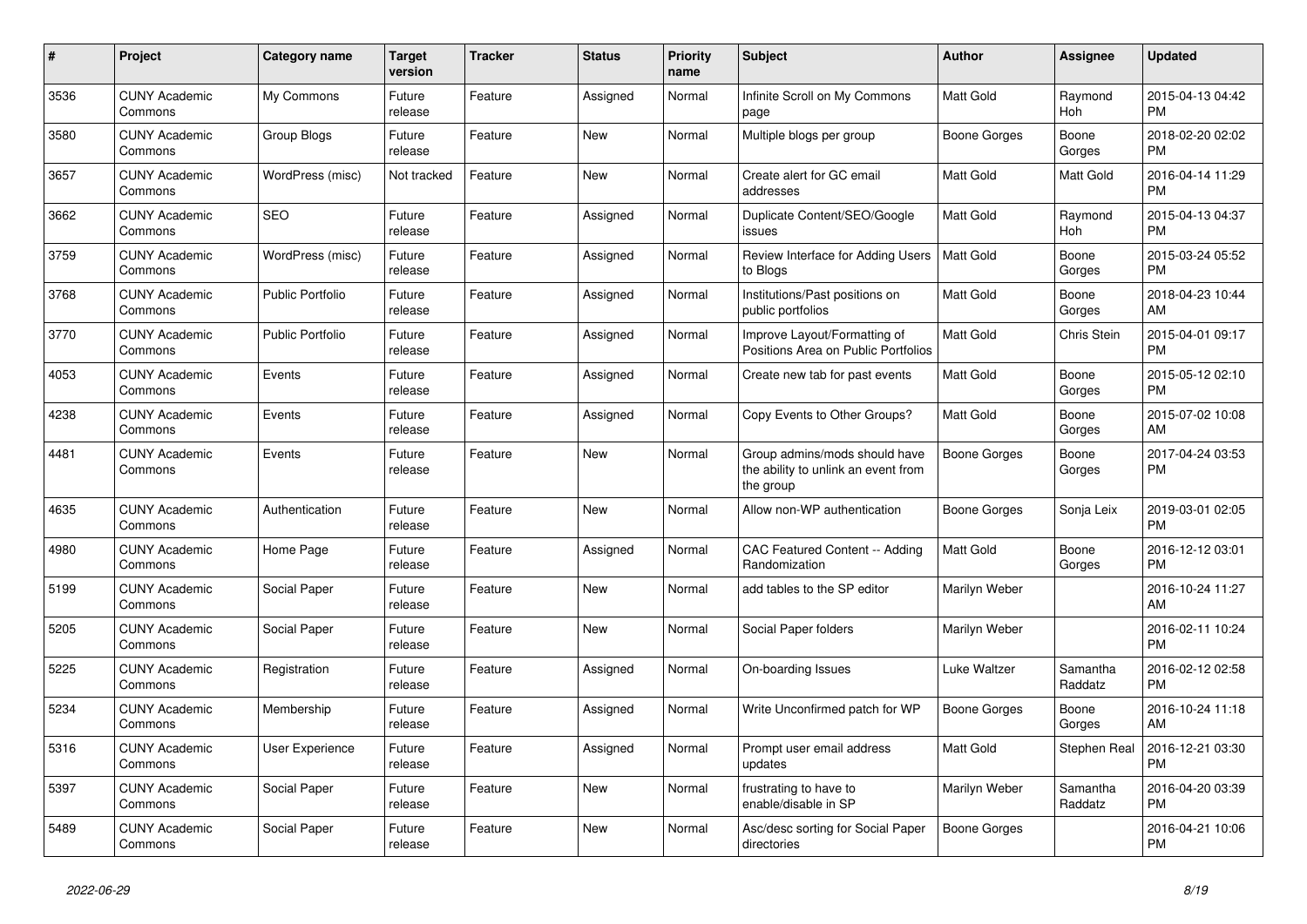| #    | Project                         | <b>Category name</b>       | <b>Target</b><br>version | <b>Tracker</b> | <b>Status</b>        | <b>Priority</b><br>name | <b>Subject</b>                                                                        | <b>Author</b>           | Assignee            | <b>Updated</b>                |
|------|---------------------------------|----------------------------|--------------------------|----------------|----------------------|-------------------------|---------------------------------------------------------------------------------------|-------------------------|---------------------|-------------------------------|
| 5581 | <b>CUNY Academic</b><br>Commons | Analytics                  | Future<br>release        | Feature        | Assigned             | Normal                  | <b>Explore alternatives to Google</b><br>Analytics                                    | <b>Matt Gold</b>        | Valerie<br>Townsend | 2020-04-17 03:12<br><b>PM</b> |
| 5679 | <b>CUNY Academic</b><br>Commons | Analytics                  | Not tracked              | Feature        | <b>New</b>           | Normal                  | Logged In Users for GA                                                                | <b>Valerie Townsend</b> | Valerie<br>Townsend | 2016-06-11 09:49<br>AM        |
| 5696 | <b>CUNY Academic</b><br>Commons | Events                     | Future<br>release        | Feature        | Assigned             | Normal                  | Events Calendar - display options<br>calendar aggregation                             | <b>Matt Gold</b>        | Boone<br>Gorges     | 2016-10-13 11:44<br>AM        |
| 5955 | <b>CUNY Academic</b><br>Commons | Outreach                   | Future<br>release        | Feature        | Assigned             | Normal                  | Create auto-newsletter for<br>commons members                                         | Matt Gold               | Luke Waltzer        | 2016-08-30 10:34<br>AM        |
| 5992 | <b>CUNY Academic</b><br>Commons | <b>Email Notifications</b> | Future<br>release        | Feature        | New                  | Normal                  | Changing the From line of<br>autogenerated blog emails                                | Marilyn Weber           |                     | 2018-09-27 05:19<br><b>PM</b> |
| 6078 | <b>CUNY Academic</b><br>Commons | Blogs (BuddyPress)         | Future<br>release        | Feature        | New                  | Normal                  | <b>Explore Adding Network Blog</b><br>Metadata Plugin                                 | Luke Waltzer            | Luke Waltzer        | 2016-10-11 10:29<br><b>PM</b> |
| 6115 | <b>CUNY Academic</b><br>Commons | Publicity                  | Not tracked              | Feature        | Assigned             | Normal                  | create digital signage for GC                                                         | <b>Matt Gold</b>        | scott voth          | 2016-10-11 10:09<br><b>PM</b> |
| 6332 | <b>CUNY Academic</b><br>Commons | WordPress (misc)           | Future<br>release        | Feature        | <b>New</b>           | Normal                  | Allow uploaded files to be marked<br>as private in an ad hoc way                      | <b>Boone Gorges</b>     |                     | 2016-10-17 11:41<br><b>PM</b> |
| 6426 | <b>CUNY Academic</b><br>Commons | Spam/Spam<br>Prevention    | Future<br>release        | Feature        | Assigned             | Normal                  | Force captcha on all comments?                                                        | Matt Gold               | Tahir Butt          | 2016-10-24 02:06<br><b>PM</b> |
| 7115 | <b>CUNY Academic</b><br>Commons | Groups (misc)              | Future<br>release        | Feature        | Reporter<br>Feedback | Normal                  | make licensing info clear during<br>group creation                                    | <b>Matt Gold</b>        | Raymond<br>Hoh      | 2020-12-08 11:32<br>AM        |
| 7828 | <b>CUNY Academic</b><br>Commons |                            | Not tracked              | Feature        | Assigned             | Normal                  | Theme Assessment 2017                                                                 | Margaret Galvan         | Margaret<br>Galvan  | 2017-05-02 10:41<br><b>PM</b> |
| 8211 | <b>CUNY Academic</b><br>Commons | <b>WordPress Themes</b>    | Future<br>release        | Feature        | New                  | Normal                  | Theme Suggestions: Material<br>Design-Inspired Themes                                 | Margaret Galvan         | Margaret<br>Galvan  | 2017-08-07 02:48<br><b>PM</b> |
| 8756 | <b>CUNY Academic</b><br>Commons | Group Blogs                | Future<br>release        | Feature        | Hold                 | Normal                  | Connect multiple blogs to one<br>group?                                               | <b>Matt Gold</b>        | Boone<br>Gorges     | 2017-09-30 10:42<br>AM        |
| 8835 | <b>CUNY Academic</b><br>Commons | <b>Blogs (BuddyPress)</b>  | Future<br>release        | Feature        | <b>New</b>           | Normal                  | Extend cuny is shortlinks to sites                                                    | Luke Waltzer            | Boone<br>Gorges     | 2022-04-26 11:59<br>AM        |
| 8836 | <b>CUNY Academic</b><br>Commons | <b>Blogs (BuddyPress)</b>  | Future<br>release        | Feature        | Assigned             | Normal                  | Redesign site launch process                                                          | Matt Gold               | Boone<br>Gorges     | 2019-10-03 02:49<br><b>PM</b> |
| 8837 | <b>CUNY Academic</b><br>Commons |                            | Not tracked              | Feature        | Assigned             | Normal                  | Create a form to request info from<br>people requesting premium<br>themes and plugins | <b>Matt Gold</b>        | Marilyn<br>Weber    | 2017-11-14 03:35<br><b>PM</b> |
| 8898 | <b>CUNY Academic</b><br>Commons | Social Paper               | Not tracked              | Feature        | Assigned             | Normal                  | Usage data on docs and social<br>paper                                                | <b>Matt Gold</b>        | Matt Gold           | 2017-11-16 11:32<br>AM        |
| 8900 | <b>CUNY Academic</b><br>Commons | Accessibility              | Future<br>release        | Feature        | Assigned             | Normal                  | Look into tools to enforce<br>accessibility in WP environment                         | Matt Gold               | Boone<br>Gorges     | 2022-04-26 11:59<br>AM        |
| 8901 | <b>CUNY Academic</b><br>Commons | Accessibility              | Future<br>release        | Feature        | Assigned             | Normal                  | Theme analysis for accessibility                                                      | <b>Matt Gold</b>        | Boone<br>Gorges     | 2022-04-26 11:59<br>AM        |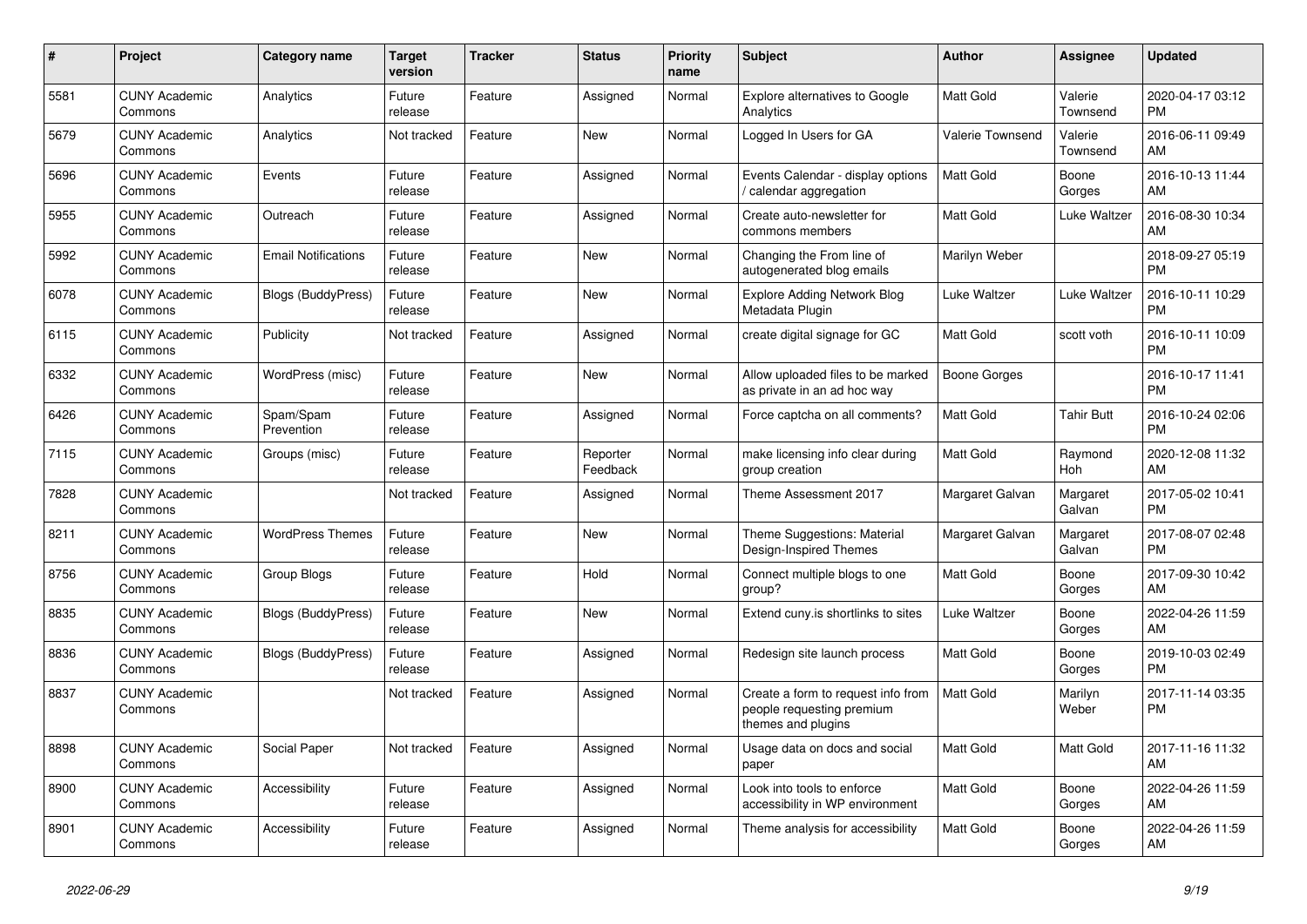| #     | Project                         | <b>Category name</b>     | <b>Target</b><br>version | <b>Tracker</b> | <b>Status</b>        | Priority<br>name | <b>Subject</b>                                                                                                                               | Author                  | <b>Assignee</b>  | <b>Updated</b>                |
|-------|---------------------------------|--------------------------|--------------------------|----------------|----------------------|------------------|----------------------------------------------------------------------------------------------------------------------------------------------|-------------------------|------------------|-------------------------------|
| 8902  | <b>CUNY Academic</b><br>Commons | Design                   | Not tracked              | Feature        | Assigned             | Normal           | Report back on research on<br><b>BuddyPress themes</b>                                                                                       | <b>Matt Gold</b>        | Michael Smith    | 2017-11-10 12:31<br><b>PM</b> |
| 8976  | <b>CUNY Academic</b><br>Commons | Reply By Email           | Not tracked              | Feature        | Assigned             | Normal           | Package RBE new topics posting?                                                                                                              | Matt Gold               | Raymond<br>Hoh   | 2017-12-04 02:34<br><b>PM</b> |
| 9028  | <b>CUNY Academic</b><br>Commons | Onboarding               | Future<br>release        | Feature        | Assigned             | Normal           | suggest groups to new members<br>during the registration process                                                                             | <b>Matt Gold</b>        | Chris Stein      | 2018-10-24 12:34<br><b>PM</b> |
| 9420  | <b>CUNY Academic</b><br>Commons | cuny.is                  | Not tracked              | Feature        | New                  | Normal           | Request for http://cuny.is/streams                                                                                                           | Raffi<br>Khatchadourian | Marilyn<br>Weber | 2018-04-02 10:08<br>AM        |
| 9643  | <b>CUNY Academic</b><br>Commons | Publicity                | Not tracked              | Feature        | <b>New</b>           | Normal           | Create a page on the Commons<br>for logos etc.                                                                                               | Stephen Real            | Stephen Real     | 2018-04-24 10:53<br>AM        |
| 9720  | <b>CUNY Academic</b><br>Commons | Authentication           | Future<br>release        | Feature        | New                  | Normal           | The Commons should be an<br>oAuth provider                                                                                                   | <b>Boone Gorges</b>     |                  | 2019-03-01 02:04<br><b>PM</b> |
| 9895  | <b>CUNY Academic</b><br>Commons | Onboarding               | Future<br>release        | Feature        | Assigned             | Normal           | Add "Accept Invitation"<br>link/button/function to Group<br>and/or Site invitation emails?                                                   | Luke Waltzer            | Boone<br>Gorges  | 2018-06-07 12:42<br><b>PM</b> |
| 9908  | <b>CUNY Academic</b><br>Commons |                          | Not tracked              | Feature        | <b>New</b>           | Normal           | Is it possible to send email<br>updates to users (or an email<br>address not on the list) for only a<br>single page AFTER being<br>prompted? | <b>Michael Shields</b>  | scott voth       | 2018-06-11 01:34<br><b>PM</b> |
| 9947  | <b>CUNY Academic</b><br>Commons | <b>WordPress Plugins</b> | Future<br>release        | Feature        | Reporter<br>Feedback | Normal           | Install H5P quiz plugin                                                                                                                      | <b>Matt Gold</b>        | Boone<br>Gorges  | 2018-09-11 11:01<br>AM        |
| 10226 | <b>CUNY Academic</b><br>Commons | Courses                  | Future<br>release        | Feature        | New                  | Normal           | Add "My Courses" to drop down<br>list                                                                                                        | scott voth              | Boone<br>Gorges  | 2021-11-19 12:42<br><b>PM</b> |
| 10354 | <b>CUNY Academic</b><br>Commons | <b>Public Portfolio</b>  | Future<br>release        | Feature        | New                  | Normal           | Opt out of Having a Profile Page                                                                                                             | scott voth              | Chris Stein      | 2020-05-12 10:43<br>AM        |
| 10368 | <b>CUNY Academic</b><br>Commons |                          | Future<br>release        | Feature        | Assigned             | Normal           | Use ORCID data to populate<br>academic profile page                                                                                          | Stephen Francoeur       | Boone<br>Gorges  | 2018-09-25 01:53<br><b>PM</b> |
| 10380 | <b>CUNY Academic</b><br>Commons | WordPress (misc)         | Future<br>release        | Feature        | In Progress          | Normal           | Remove blacklisted plugins                                                                                                                   | <b>Boone Gorges</b>     |                  | 2022-04-26 12:00<br><b>PM</b> |
| 10659 | <b>CUNY Academic</b><br>Commons | Group Forums             | Future<br>release        | Feature        | Assigned             | Normal           | Post to multiple groups via email                                                                                                            | <b>Matt Gold</b>        | Raymond<br>Hoh   | 2018-11-15 12:54<br>AM        |
| 11077 | <b>CUNY Academic</b><br>Commons | Events                   | Not tracked              | Feature        | Reporter<br>Feedback | Normal           | Show event category description<br>in event list view                                                                                        | Raffi<br>Khatchadourian |                  | 2019-02-12 10:38<br><b>PM</b> |
| 11131 | <b>CUNY Academic</b><br>Commons |                          | Future<br>release        | Feature        | Reporter<br>Feedback | Normal           | Image Annotation Plugins                                                                                                                     | Laurie Hurson           |                  | 2019-02-26 11:33<br>AM        |
| 11517 | <b>CUNY Academic</b><br>Commons |                          | Not tracked              | Feature        | Assigned             | Normal           | wp-accessibility plugin should not<br>strip 'target=" blank" by default                                                                      | Boone Gorges            | Laurie Hurson    | 2019-09-24 09:57<br>AM        |
| 11531 | <b>CUNY Academic</b><br>Commons | Events                   | Future<br>release        | Feature        | New                  | Normal           | Main Events calendar should<br>include non-public events that<br>user has access to                                                          | scott voth              | Boone<br>Gorges  | 2019-06-11 10:00<br>AM        |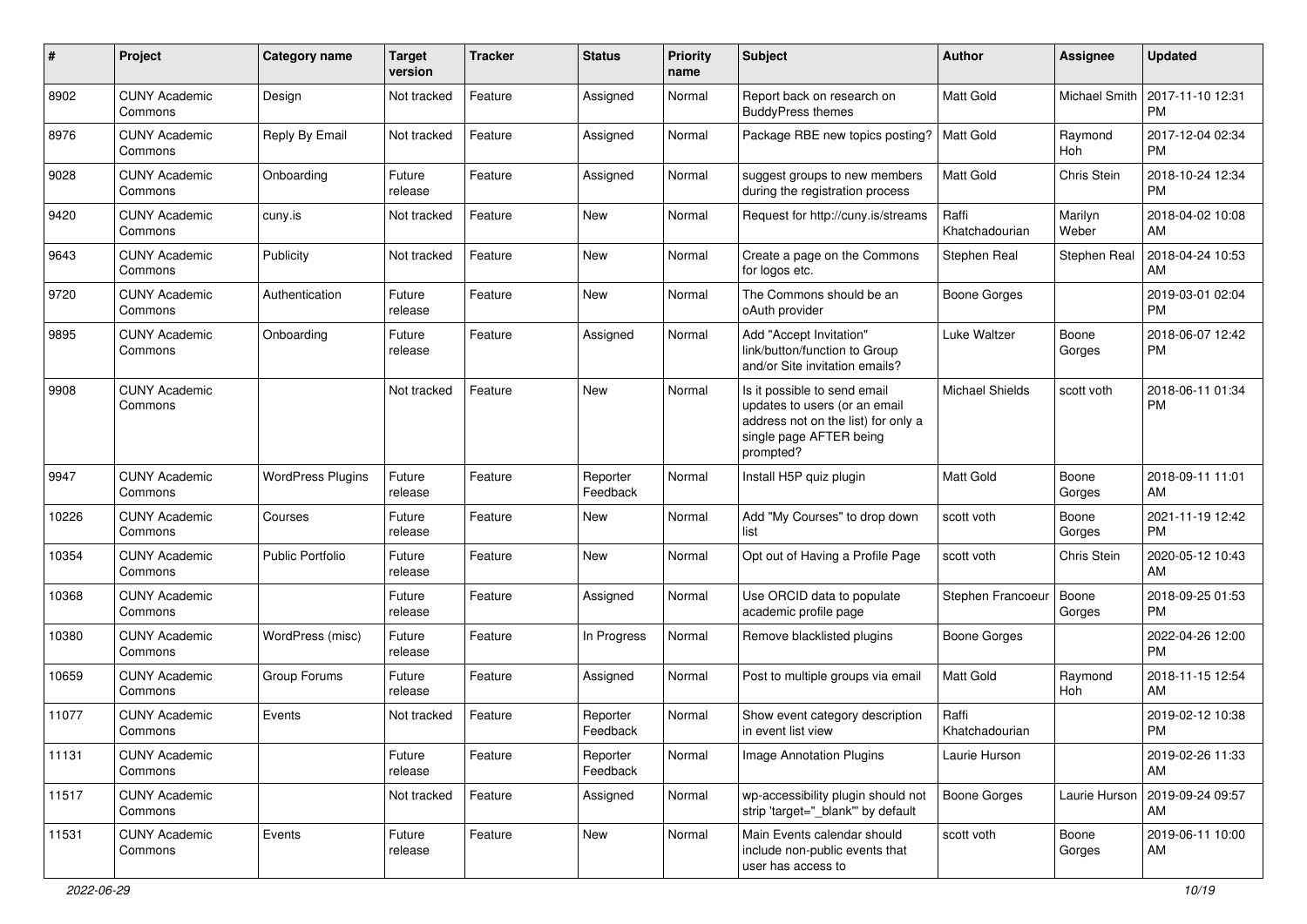| $\pmb{\#}$ | Project                         | Category name                  | <b>Target</b><br>version | Tracker | <b>Status</b>        | <b>Priority</b><br>name | <b>Subject</b>                                                                             | <b>Author</b>       | Assignee          | <b>Updated</b>                |
|------------|---------------------------------|--------------------------------|--------------------------|---------|----------------------|-------------------------|--------------------------------------------------------------------------------------------|---------------------|-------------------|-------------------------------|
| 11789      | <b>CUNY Academic</b><br>Commons | Courses                        | Future<br>release        | Feature | New                  | Normal                  | Ability to remove item from<br>Courses list                                                | Laurie Hurson       | Sonja Leix        | 2019-09-24 12:28<br><b>PM</b> |
| 11834      | <b>CUNY Academic</b><br>Commons | <b>Group Files</b>             | Future<br>release        | Feature | New                  | Normal                  | Improved tools for managing<br>group file folders                                          | Boone Gorges        | Sonja Leix        | 2019-09-06 03:55<br><b>PM</b> |
| 11860      | <b>CUNY Academic</b><br>Commons | Registration                   | Future<br>release        | Feature | New                  | Normal                  | <b>Ensure Students Are Aware They</b><br>Can Use Aliases At Registration                   | scott voth          |                   | 2019-09-24 08:46<br>AM        |
| 11945      | <b>CUNY Academic</b><br>Commons | Reckoning                      | Future<br>release        | Feature | Reporter<br>Feedback | Normal                  | Add Comments bubble to<br>Reckoning views                                                  | <b>Boone Gorges</b> | Boone<br>Gorges   | 2019-11-12 05:14<br><b>PM</b> |
| 12042      | <b>CUNY Academic</b><br>Commons | <b>Email Notifications</b>     | Future<br>release        | Feature | New                  | Normal                  | Improved error logging for BPGES<br>send queue                                             | Boone Gorges        | Boone<br>Gorges   | 2021-11-19 12:25<br><b>PM</b> |
| 12091      | <b>CUNY Academic</b><br>Commons | <b>Group Files</b>             | Future<br>release        | Feature | New                  | Normal                  | Improved pre-upload file validation<br>for bp-group-documents                              | Boone Gorges        | Boone<br>Gorges   | 2019-11-14 01:21<br><b>PM</b> |
| 12121      | <b>CUNY Academic</b><br>Commons | <b>WordPress Plugins</b>       | 2.0.3                    | Feature | Reporter<br>Feedback | Normal                  | Embedding H5P Iframes on<br>Commons Site                                                   | Laurie Hurson       | Boone<br>Gorges   | 2022-06-29 11:32<br>AM        |
| 12446      | <b>CUNY Academic</b><br>Commons | Groups (misc)                  | Future<br>release        | Feature | Reporter<br>Feedback | Normal                  | Toggle default site to group forum<br>posting                                              | Laurie Hurson       | Laurie Hurson     | 2020-03-10 11:57<br>AM        |
| 12911      | <b>CUNY Academic</b><br>Commons |                                | Not tracked              | Feature | New                  | Normal                  | Block access to xmlrpc.php based<br>on User-Agent                                          | Boone Gorges        | Boone<br>Gorges   | 2020-06-09 05:12<br><b>PM</b> |
| 13048      | <b>CUNY Academic</b><br>Commons | Shortcodes and<br>embeds       | Future<br>release        | Feature | <b>New</b>           | Normal                  | Jupyter Notebooks support                                                                  | Boone Gorges        |                   | 2020-07-14 11:46<br>AM        |
| 13199      | <b>CUNY Academic</b><br>Commons | Group Forums                   | Future<br>release        | Feature | New                  | Normal                  | <b>Favoring Groups over bbPress</b><br>plugin                                              | Colin McDonald      | Colin<br>McDonald | 2021-11-19 12:28<br><b>PM</b> |
| 13358      | <b>CUNY Academic</b><br>Commons | Group Forums                   | Future<br>release        | Feature | <b>New</b>           | Normal                  | Improved UI for group forum<br>threading settings                                          | Boone Gorges        | Raymond<br>Hoh    | 2021-11-19 12:27<br><b>PM</b> |
| 13370      | <b>CUNY Academic</b><br>Commons | Group Library                  | Future<br>release        | Feature | New                  | Normal                  | Library bulk deletion and folder<br>editing                                                | Colin McDonald      | Boone<br>Gorges   | 2020-10-13 10:41<br>AM        |
| 13466      | <b>CUNY Academic</b><br>Commons | Cavalcade                      | Future<br>release        | Feature | New                  | Normal                  | Automated cleanup for duplicate<br>Cavalcade tasks                                         | Boone Gorges        | Boone<br>Gorges   | 2020-10-13 05:24<br><b>PM</b> |
| 13650      | <b>CUNY Academic</b><br>Commons | Group Library                  | Future<br>release        | Feature | <b>New</b>           | Normal                  | Forum Attachments in Group<br>Library                                                      | Laurie Hurson       |                   | 2021-11-19 12:30<br><b>PM</b> |
| 13835      | <b>CUNY Academic</b><br>Commons | WordPress (misc)               | Future<br>release        | Feature | New                  | Normal                  | Allow OneSearch widget to have<br>'CUNY' as campus                                         | Boone Gorges        | Boone<br>Gorges   | 2021-11-19 12:39<br><b>PM</b> |
| 13891      | <b>CUNY Academic</b><br>Commons | Internal Tools and<br>Workflow | 2.1.0                    | Feature | <b>New</b>           | Normal                  | Migrate automated linting to<br>GitHub Actions                                             | Boone Gorges        | Jeremy Felt       | 2022-06-29 11:13<br>AM        |
| 14184      | <b>CUNY Academic</b><br>Commons | <b>Public Portfolio</b>        | Future<br>release        | Feature | <b>New</b>           | Normal                  | Centralized mechanism for storing<br>Campus affiliations                                   | <b>Boone Gorges</b> | Boone<br>Gorges   | 2022-01-04 11:35<br>AM        |
| 14309      | <b>CUNY Academic</b><br>Commons | Group Library                  | Future<br>release        | Feature | New                  | Normal                  | Better handling of<br>bp group document file download<br>attempts when file is not present | Boone Gorges        | Boone<br>Gorges   | 2021-11-19 12:28<br><b>PM</b> |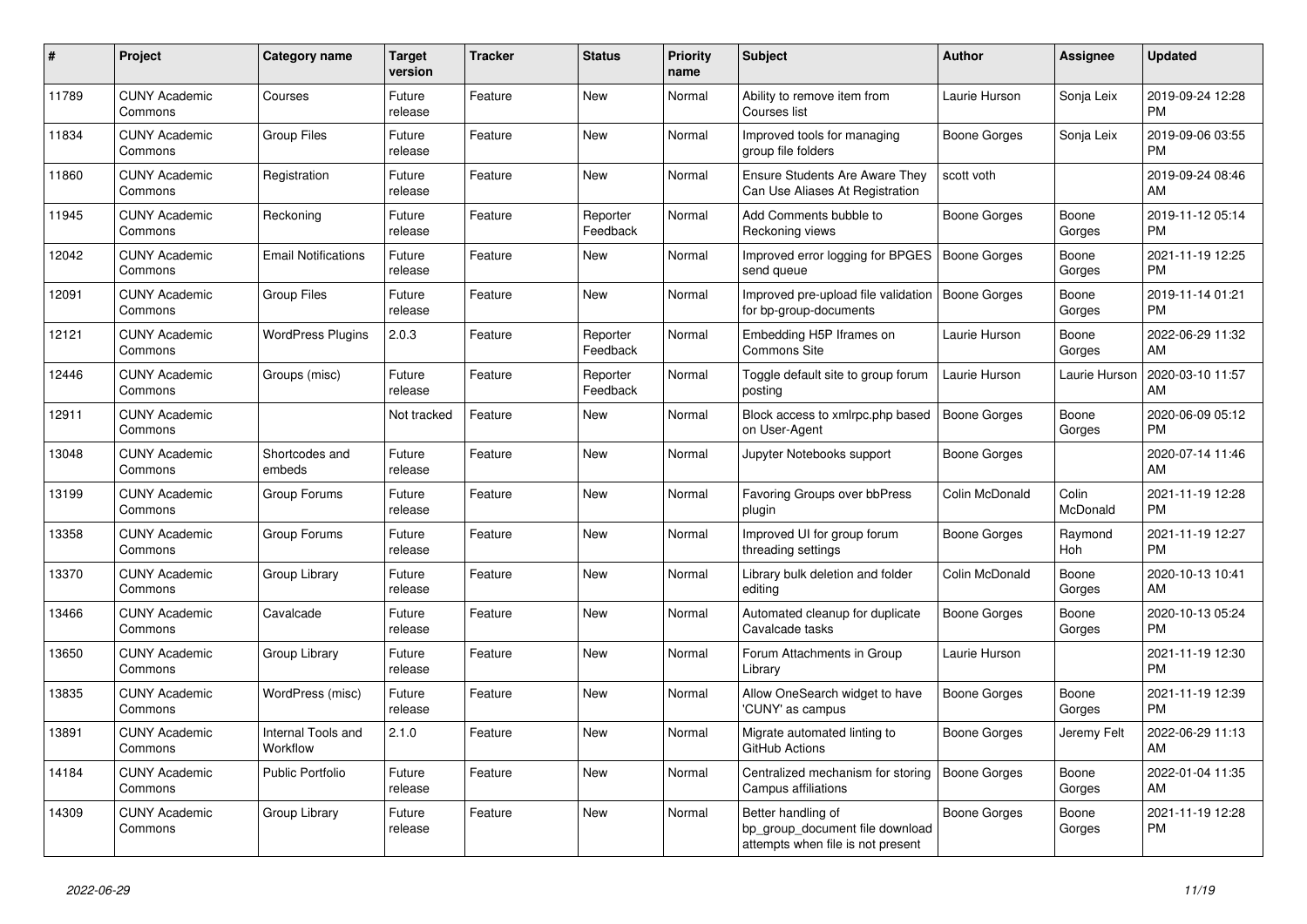| #     | Project                         | <b>Category name</b>           | <b>Target</b><br>version | Tracker | <b>Status</b>        | Priority<br>name | <b>Subject</b>                                                                | <b>Author</b>           | <b>Assignee</b>     | <b>Updated</b>                |
|-------|---------------------------------|--------------------------------|--------------------------|---------|----------------------|------------------|-------------------------------------------------------------------------------|-------------------------|---------------------|-------------------------------|
| 14394 | <b>CUNY Academic</b><br>Commons |                                | Not tracked              | Feature | <b>New</b>           | Normal           | Commons News Site - redesign                                                  | scott voth              | scott voth          | 2021-09-14 10:46<br>AM        |
| 14787 | <b>CUNY Academic</b><br>Commons | <b>Plugin Packages</b>         | Future<br>release        | Feature | New                  | Normal           | Creating a "Design" plugin<br>package                                         | Laurie Hurson           | scott voth          | 2022-04-27 04:56<br><b>PM</b> |
| 15194 | <b>CUNY Academic</b><br>Commons | Internal Tools and<br>Workflow | 2.1.0                    | Feature | New                  | Normal           | PHPCS sniff for un-restored<br>switch_to_blog() calls                         | <b>Boone Gorges</b>     | Jeremy Felt         | 2022-05-26 10:45<br>AM        |
| 15604 | <b>CUNY Academic</b><br>Commons | <b>Email Notifications</b>     | Future<br>release        | Feature | Assigned             | Normal           | <b>Restructure Commons Group</b><br><b>Digest Email Messages</b>              | <b>Matt Gold</b>        | Boone<br>Gorges     | 2022-05-26 10:45<br>AM        |
| 15613 | <b>CUNY Academic</b><br>Commons |                                | 2.0.3                    | Feature | Reporter<br>Feedback | Normal           | Adding "Passster" plugin                                                      | Laurie Hurson           |                     | 2022-06-29 11:32<br>AM        |
| 15883 | <b>CUNY Academic</b><br>Commons |                                | 2.1.0                    | Feature | New                  | Normal           | Release BPGES update                                                          | <b>Boone Gorges</b>     | Boone<br>Gorges     | 2022-05-26 10:39<br>AM        |
| 15923 | <b>CUNY Academic</b><br>Commons |                                | Not tracked              | Feature | Reporter<br>Feedback | Normal           | <b>Bellows Plugin Adjustments</b>                                             | Laurie Hurson           |                     | 2022-04-20 10:10<br>AM        |
| 16092 | <b>CUNY Academic</b><br>Commons |                                | Future<br>release        | Feature | Hold                 | Normal           | Don't show main site in Site<br>search results                                | <b>Boone Gorges</b>     | Boone<br>Gorges     | 2022-05-17 03:12<br><b>PM</b> |
| 16290 | <b>CUNY Academic</b><br>Commons |                                |                          | Feature | Reporter<br>Feedback | Normal           | Add Table Of Contents Block<br>plug-in                                        | Raffi<br>Khatchadourian |                     | 2022-06-24 10:26<br>AM        |
| 16314 | <b>CUNY Academic</b><br>Commons | <b>WordPress Plugins</b>       |                          | Feature | New                  | Normal           | Install Multicollab plug-in?                                                  | Raffi<br>Khatchadourian |                     | 2022-06-29 03:44<br><b>PM</b> |
| 58    | <b>CUNY Academic</b><br>Commons | BuddyPress (misc)              | Future<br>release        | Feature | Assigned             | Low              | Make member search sortable by<br>last name                                   | Roberta Brody           | Boone<br>Gorges     | 2010-08-26 02:38<br><b>PM</b> |
| 310   | <b>CUNY Academic</b><br>Commons | <b>BuddyPress</b> (misc)       | Future<br>release        | Feature | Assigned             | Low              | <b>Friend Request Email</b>                                                   | <b>Matt Gold</b>        | Samantha<br>Raddatz | 2015-11-09 05:08<br><b>PM</b> |
| 333   | <b>CUNY Academic</b><br>Commons | <b>Email Notifications</b>     | Future<br>release        | Feature | Assigned             | Low              | Delay Forum Notification Email<br>Delivery Until After Editing Period<br>Ends | Matt Gold               | Raymond<br>Hoh      | 2015-11-09 06:01<br><b>PM</b> |
| 519   | <b>CUNY Academic</b><br>Commons | <b>BuddyPress Docs</b>         | Future<br>release        | Feature | Assigned             | Low              | TOC for individual docs - for new<br>BP "wiki-like" plugin                    | scott voth              | Boone<br>Gorges     | 2015-11-09 05:54<br><b>PM</b> |
| 940   | <b>CUNY Academic</b><br>Commons | Redmine                        | Future<br>release        | Feature | Assigned             | Low              | Communication with users after<br>releases                                    | <b>Matt Gold</b>        | Dominic<br>Giglio   | 2012-09-09 04:36<br><b>PM</b> |
| 1165  | <b>CUNY Academic</b><br>Commons | <b>Email Invitations</b>       | Future<br>release        | Feature | Assigned             | Low              | Allow saved lists of invitees under<br>Send Invites                           | <b>Boone Gorges</b>     | Boone<br>Gorges     | 2015-11-09 06:03<br><b>PM</b> |
| 1166  | <b>CUNY Academic</b><br>Commons | <b>Email Invitations</b>       | Future<br>release        | Feature | New                  | Low              | Better organizational tools for Sent   Boone Gorges<br>Invites                |                         | Boone<br>Gorges     | 2015-11-09 06:02<br><b>PM</b> |
| 1167  | <b>CUNY Academic</b><br>Commons | <b>Email Invitations</b>       | Future<br>release        | Feature | New                  | Low              | Allow email invitations to be resent   Boone Gorges                           |                         | Boone<br>Gorges     | 2015-11-12 12:53<br>AM        |
| 1192  | <b>CUNY Academic</b><br>Commons | Group Files                    | Future<br>release        | Feature | Assigned             | Low              | When posting group files, allow<br>users to add a category without<br>saving  | <b>Matt Gold</b>        | Raymond<br>Hoh      | 2015-11-09 05:53<br>PM        |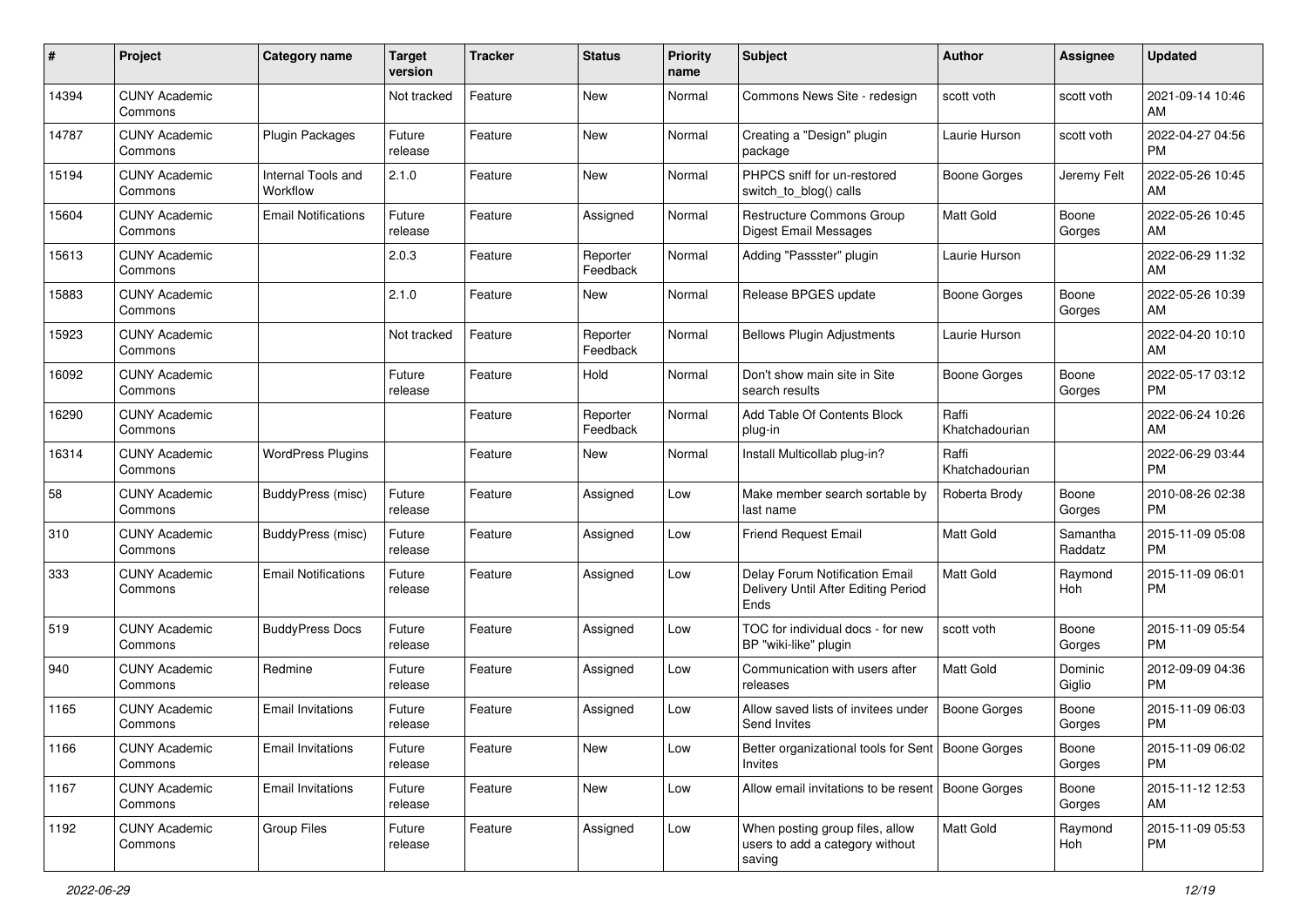| $\pmb{\sharp}$ | Project                         | <b>Category name</b>     | Target<br>version | <b>Tracker</b> | <b>Status</b>        | <b>Priority</b><br>name | <b>Subject</b>                                                                                                                                        | <b>Author</b>       | <b>Assignee</b>     | <b>Updated</b>                |
|----------------|---------------------------------|--------------------------|-------------------|----------------|----------------------|-------------------------|-------------------------------------------------------------------------------------------------------------------------------------------------------|---------------------|---------------------|-------------------------------|
| 1417           | <b>CUNY Academic</b><br>Commons | <b>BuddyPress Docs</b>   | Future<br>release | Feature        | Assigned             | Low                     | Bulk actions for BuddyPress Docs                                                                                                                      | <b>Boone Gorges</b> | Boone<br>Gorges     | 2016-10-17 10:41<br><b>PM</b> |
| 1423           | <b>CUNY Academic</b><br>Commons | BuddyPress (misc)        | Future<br>release | Feature        | Assigned             | Low                     | Show an avatar for pingback<br>comment activity items                                                                                                 | <b>Boone Gorges</b> | <b>Tahir Butt</b>   | 2016-10-24 12:03<br><b>PM</b> |
| 1456           | <b>CUNY Academic</b><br>Commons | Group Invitations        | Future<br>release | Feature        | Reporter<br>Feedback | Low                     | Invite to Group Button from Profile<br>Field                                                                                                          | Matt Gold           | Samantha<br>Raddatz | 2015-11-09 05:59<br><b>PM</b> |
| 1562           | <b>CUNY Academic</b><br>Commons | <b>WordPress Plugins</b> | Future<br>release | Feature        | Assigned             | Low                     | Play with NYT Collaborative<br>Authoring Tool                                                                                                         | Matt Gold           | Boone<br>Gorges     | 2015-01-05 08:47<br><b>PM</b> |
| 1983           | <b>CUNY Academic</b><br>Commons | Home Page                | Future<br>release | Feature        | Assigned             | Low                     | Media Library integration with<br>Featured Content plugin                                                                                             | Boone Gorges        | Dominic<br>Giglio   | 2014-03-17 10:34<br>AM        |
| 2013           | <b>CUNY Academic</b><br>Commons | <b>Public Portfolio</b>  | Future<br>release | Feature        | Assigned             | Low                     | Have Profile Privacy Options show<br>up only for filled-in fields                                                                                     | <b>Matt Gold</b>    | Boone<br>Gorges     | 2015-11-09 06:09<br><b>PM</b> |
| 2223           | <b>CUNY Academic</b><br>Commons | <b>WordPress Plugins</b> | Future<br>release | Feature        | Assigned             | Low                     | Add Participad to the CUNY<br><b>Academic Commons</b>                                                                                                 | Matt Gold           | Boone<br>Gorges     | 2014-09-17 10:03<br><b>PM</b> |
| 2325           | <b>CUNY Academic</b><br>Commons | BuddyPress (misc)        | Future<br>release | Feature        | Assigned             | Low                     | Profile should have separate fields<br>for first/last names                                                                                           | local admin         | Boone<br>Gorges     | 2015-11-09 06:09<br><b>PM</b> |
| 2610           | <b>CUNY Academic</b><br>Commons | Group Invitations        | Future<br>release | Feature        | Assigned             | Low                     | Request: Custom invitation<br>message to group invites                                                                                                | local admin         | Boone<br>Gorges     | 2015-11-09 06:13<br>PM        |
| 3048           | <b>CUNY Academic</b><br>Commons | <b>Public Portfolio</b>  | Future<br>release | Feature        | <b>New</b>           | Low                     | Images for rich text profile fields                                                                                                                   | Boone Gorges        | Boone<br>Gorges     | 2014-02-19 12:56<br>PM.       |
| 3080           | <b>CUNY Academic</b><br>Commons | <b>Group Files</b>       | Future<br>release | Feature        | Assigned             | Low                     | Create a system to keep track of<br>file changes                                                                                                      | Matt Gold           | Boone<br>Gorges     | 2014-02-26 10:04<br><b>PM</b> |
| 3354           | <b>CUNY Academic</b><br>Commons | <b>Group Files</b>       | Future<br>release | Feature        | Assigned             | Low                     | Allow Group Download of Multiple<br><b>Selected Files</b>                                                                                             | Matt Gold           | Chris Stein         | 2014-08-01 08:50<br>AM.       |
| 3615           | <b>CUNY Academic</b><br>Commons | Redmine                  | Not tracked       | Feature        | New                  | Low                     | Create Redmine issues via email                                                                                                                       | Dominic Giglio      | Boone<br>Gorges     | 2017-11-16 11:36<br>AM        |
| 5016           | <b>CUNY Academic</b><br>Commons | Events                   | Future<br>release | Feature        | Assigned             | Low                     | Allow comments to be posted on<br>events                                                                                                              | Matt Gold           | Raymond<br>Hoh      | 2019-03-01 02:23<br><b>PM</b> |
| 5050           | <b>CUNY Academic</b><br>Commons | Social Paper             | Future<br>release | Feature        | <b>New</b>           | Low                     | Making comments visible in SP<br>editing mode (SP suggestion #1)                                                                                      | Marilyn Weber       | Samantha<br>Raddatz | 2019-09-17 11:10<br><b>PM</b> |
| 5052           | <b>CUNY Academic</b><br>Commons | Social Paper             | Future<br>release | Feature        | <b>New</b>           | Low                     | Sentence by sentence or line by<br>line comments (SP suggestion #3)                                                                                   | Marilyn Weber       | Boone<br>Gorges     | 2016-02-11 10:24<br><b>PM</b> |
| 5053           | <b>CUNY Academic</b><br>Commons | Social Paper             | Future<br>release | Feature        | <b>New</b>           | Low                     | Scrollable menu to add readers<br>(SP suggestion #4)                                                                                                  | Marilyn Weber       | Samantha<br>Raddatz | 2016-04-21 05:21<br><b>PM</b> |
| 5058           | <b>CUNY Academic</b><br>Commons | Social Paper             | Future<br>release | Feature        | New                  | Low                     | Can there be a clearer signal that<br>even when comments have<br>already been made you add<br>comments by clicking on the side?<br>(SP suggestion #5) | Marilyn Weber       | Samantha<br>Raddatz | 2016-02-11 10:24<br>PM        |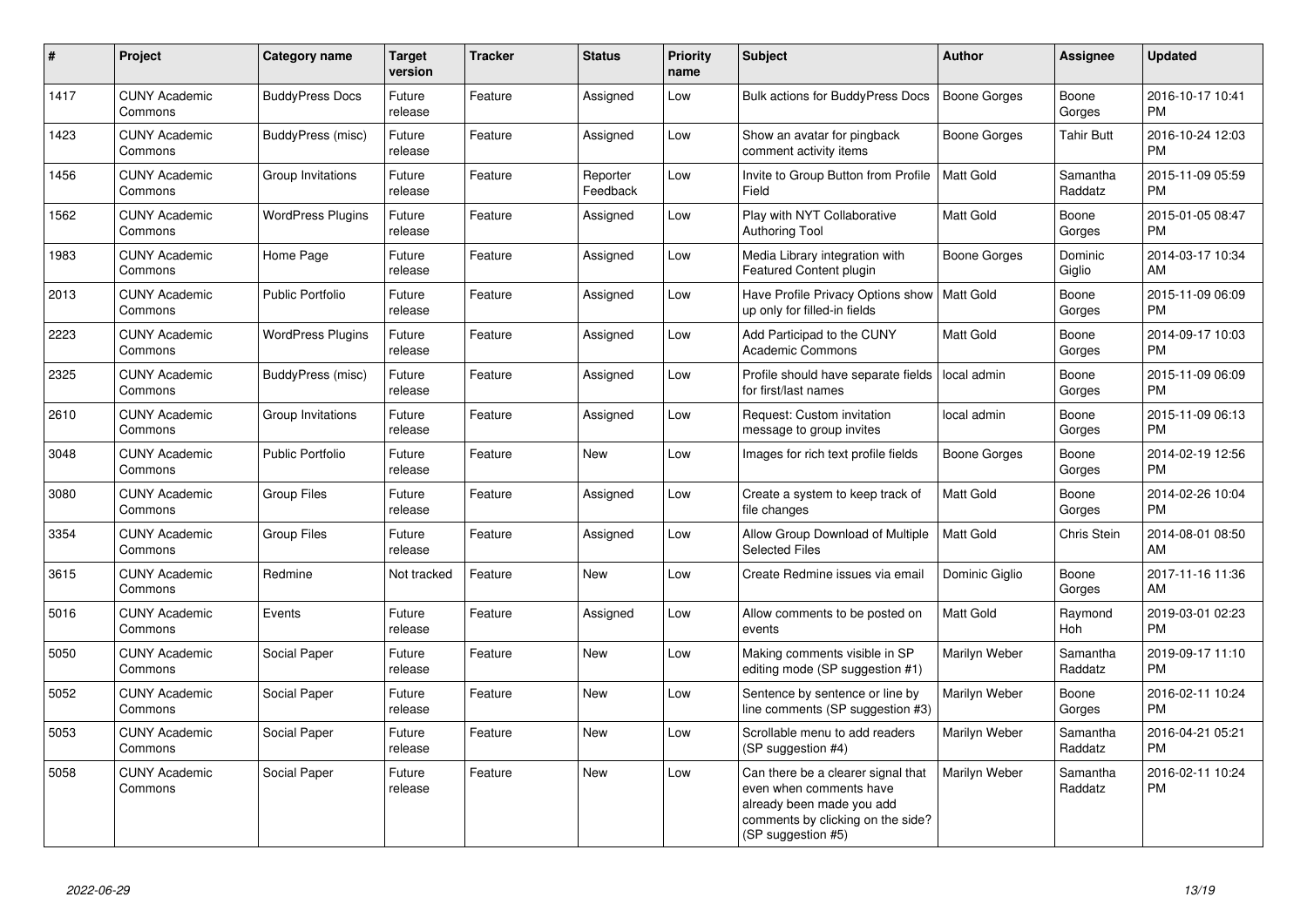| #     | Project                                                                 | Category name            | <b>Target</b><br>version | Tracker | <b>Status</b>        | <b>Priority</b><br>name | Subject                                                                            | Author                  | <b>Assignee</b>     | <b>Updated</b>                |
|-------|-------------------------------------------------------------------------|--------------------------|--------------------------|---------|----------------------|-------------------------|------------------------------------------------------------------------------------|-------------------------|---------------------|-------------------------------|
| 6389  | <b>CUNY Academic</b><br>Commons                                         | <b>BuddyPress Docs</b>   | Future<br>release        | Feature | New                  | Low                     | Make Discussion Area Visible<br>When Editing a Doc                                 | Luke Waltzer            | Boone<br>Gorges     | 2016-10-21 04:16<br><b>PM</b> |
| 8498  | <b>CUNY Academic</b><br>Commons                                         | <b>WordPress Plugins</b> | Future<br>release        | Feature | New                  | Low                     | <b>Gravity Forms Email Users</b>                                                   | Raffi<br>Khatchadourian | Matt Gold           | 2017-10-13 12:58<br><b>PM</b> |
| 13912 | <b>CUNY Academic</b><br>Commons                                         |                          | Not tracked              | Feature | Hold                 | Low                     | posting "missed schedule"                                                          | Marilyn Weber           |                     | 2021-02-23 10:46<br>AM        |
| 12062 | AD/O365 Transition<br>from NonMatric to<br><b>Matriculated Students</b> |                          |                          | Feature | In Progress          | Normal                  | create solution and console<br>project                                             | Emilio Rodriguez        | Emilio<br>Rodriguez | 2019-11-12 03:56<br>PM        |
| 15685 | <b>CUNY Academic</b><br>Commons                                         |                          |                          | Support | New                  | High                    | problem with chrome?                                                               | Marilyn Weber           |                     | 2022-04-25 03:40<br><b>PM</b> |
| 636   | <b>CUNY Academic</b><br>Commons                                         | WordPress (misc)         | Not tracked              | Support | Assigned             | Normal                  | Create Lynda.com-like Table of<br>Contents for Prospective Tutorial<br>Screencasts | <b>Matt Gold</b>        | scott voth          | 2016-02-23 03:12<br><b>PM</b> |
| 2175  | <b>CUNY Academic</b><br>Commons                                         | WordPress (misc)         | Not tracked              | Support | Assigned             | Normal                  | Subscibe 2 vs. Jetpack<br>subscription options                                     | local admin             | Matt Gold           | 2016-01-26 04:58<br><b>PM</b> |
| 3492  | <b>CUNY Academic</b><br>Commons                                         | <b>WordPress Themes</b>  | Future<br>release        | Support | Assigned             | Normal                  | Add CBOX theme to the<br>Commons                                                   | scott voth              | Raymond<br>Hoh      | 2014-10-08 05:55<br><b>PM</b> |
| 4070  | <b>CUNY Academic</b><br>Commons                                         | Analytics                | Not tracked              | Support | Assigned             | Normal                  | Request for JITP site analytics                                                    | <b>Matt Gold</b>        | Seth Persons        | 2016-02-23 03:09<br><b>PM</b> |
| 4986  | <b>CUNY Academic</b><br>Commons                                         | ZenDesk                  | Not tracked              | Support | Assigned             | Normal                  | Prepare documentation for<br>Zendesk re web widget                                 | <b>Matt Gold</b>        | Samantha<br>Raddatz | 2016-02-25 03:09<br><b>PM</b> |
| 5826  | <b>CUNY Academic</b><br>Commons                                         | <b>WordPress Plugins</b> | Future<br>release        | Support | Reporter<br>Feedback | Normal                  | <b>Remove Subscription Options</b><br>plugin from directory                        | Sarah Morgano           | Sarah<br>Morgano    | 2016-10-21 04:14<br><b>PM</b> |
| 8607  | <b>CUNY Academic</b><br>Commons                                         |                          | Not tracked              | Support | New                  | Normal                  | Paypal?                                                                            | Marilyn Weber           | Matt Gold           | 2018-05-15 01:37<br><b>PM</b> |
| 9207  | <b>CUNY Academic</b><br>Commons                                         |                          | Future<br>release        | Support | Reporter<br>Feedback | Normal                  | display dashboards made in<br>Tableau?                                             | Marilyn Weber           | Boone<br>Gorges     | 2018-04-10 10:42<br>AM        |
| 9211  | <b>CUNY Academic</b><br>Commons                                         | <b>WordPress Plugins</b> | Future<br>release        | Support | Reporter<br>Feedback | Normal                  | Auto-Role Setting in Forum Plugin<br>Causing Some Confusion                        | Luke Waltzer            | Boone<br>Gorges     | 2018-03-13 11:44<br>AM        |
| 9729  | <b>CUNY Academic</b><br>Commons                                         | <b>SEO</b>               | Not tracked              | Support | New                  | Normal                  | 503 Errors showing on<br>newlaborforum.cuny.edu                                    | Diane Krauthamer        | Raymond<br>Hoh      | 2018-05-22 04:48<br><b>PM</b> |
| 9941  | <b>CUNY Academic</b><br>Commons                                         | Wiki                     | Not tracked              | Support | Assigned             | Normal                  | Wiki functionality                                                                 | <b>Matt Gold</b>        | Boone<br>Gorges     | 2018-06-26 10:57<br>AM        |
| 10273 | <b>CUNY Academic</b><br>Commons                                         | Registration             | Not tracked              | Support | Reporter<br>Feedback | Normal                  | users combining CF and campus<br>address                                           | Marilyn Weber           |                     | 2019-09-18 10:58<br>AM        |
| 10657 | <b>CUNY Academic</b><br>Commons                                         |                          | Not tracked              | Support | Reporter<br>Feedback | Normal                  | child theme problems                                                               | Marilyn Weber           |                     | 2018-11-08 01:19<br><b>PM</b> |
| 10839 | <b>CUNY Academic</b><br>Commons                                         | About page               | Not tracked              | Support | New                  | Normal                  | <b>Mission Statement Needs</b><br>Revision                                         | scott voth              | Matt Gold           | 2018-12-26 10:58<br>AM        |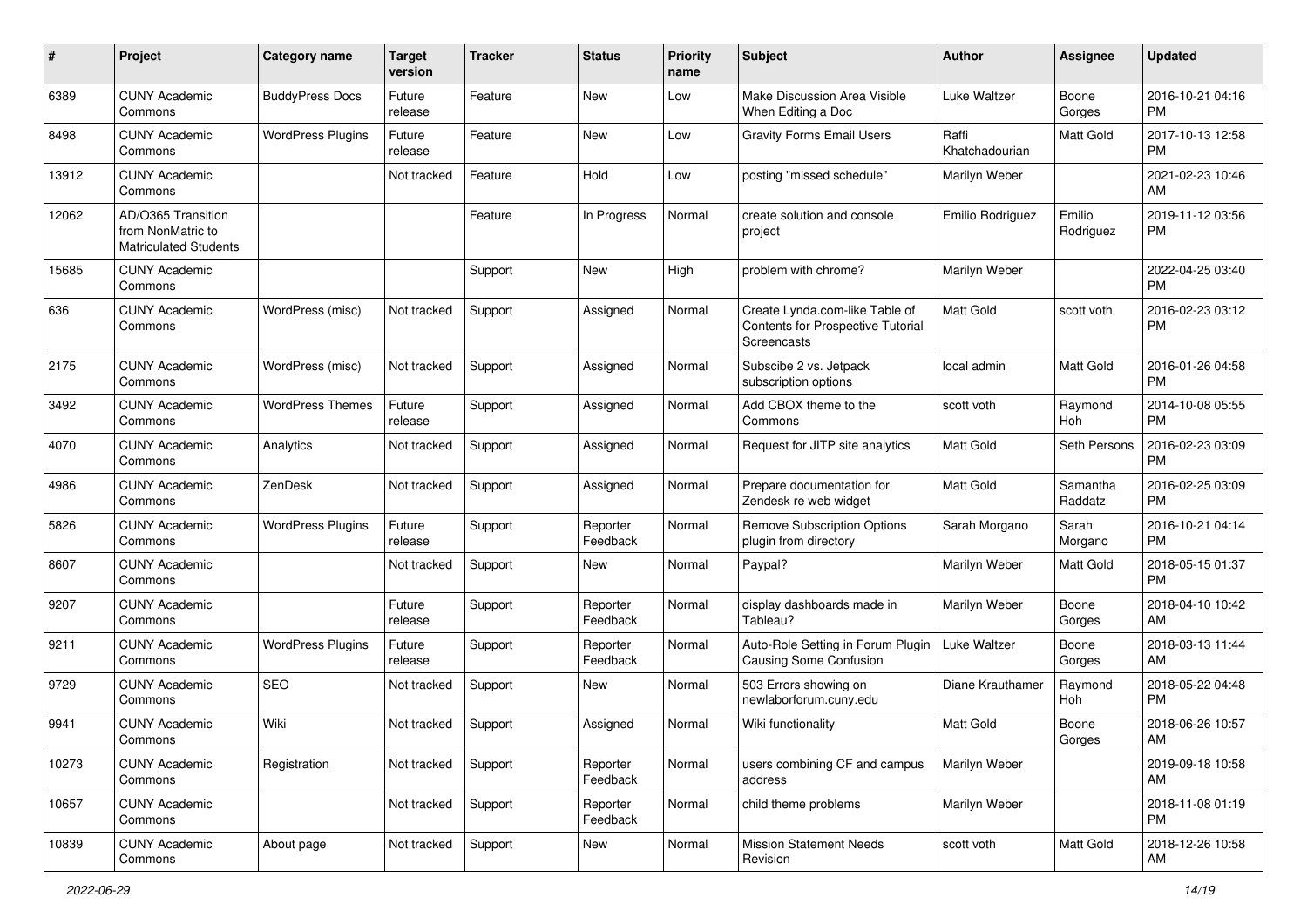| #     | Project                         | <b>Category name</b>      | <b>Target</b><br>version | <b>Tracker</b> | <b>Status</b>        | <b>Priority</b><br>name | <b>Subject</b>                                                    | <b>Author</b>         | <b>Assignee</b> | <b>Updated</b>                |
|-------|---------------------------------|---------------------------|--------------------------|----------------|----------------------|-------------------------|-------------------------------------------------------------------|-----------------------|-----------------|-------------------------------|
| 10982 | <b>CUNY Academic</b><br>Commons | Domain Mapping            | Not tracked              | Support        | Reporter<br>Feedback | Normal                  | <b>CNAME</b> question                                             | scott voth            |                 | 2019-01-22 04:29<br><b>PM</b> |
| 11149 | <b>CUNY Academic</b><br>Commons |                           | Not tracked              | Support        | Reporter<br>Feedback | Normal                  | comments getting blocked                                          | Marilyn Weber         | Raymond<br>Hoh  | 2019-03-26 11:40<br>AM        |
| 11386 | <b>CUNY Academic</b><br>Commons | WordPress - Media         | Not tracked              | Support        | Reporter<br>Feedback | Normal                  | disappearing images                                               | scott voth            | Boone<br>Gorges | 2019-05-14 10:32<br>AM        |
| 11449 | <b>CUNY Academic</b><br>Commons | WordPress - Media         | Not tracked              | Support        | Reporter<br>Feedback | Normal                  | Cloning Media Library for JITP<br>from Staging to Production Site | <b>Patrick DeDauw</b> | Boone<br>Gorges | 2019-05-13 12:00<br><b>PM</b> |
| 11493 | <b>CUNY Academic</b><br>Commons | Domain Mapping            | Not tracked              | Support        | Reporter<br>Feedback | Normal                  | Domain Mapping Request - Talia<br>Schaffer                        | scott voth            | Matt Gold       | 2019-08-06 08:39<br>AM        |
| 11496 | <b>CUNY Academic</b><br>Commons | <b>Public Portfolio</b>   | 1.15.2                   | Support        | <b>New</b>           | Normal                  | Replace Twitter Icon on Member<br>Portfolio page                  | scott voth            | Boone<br>Gorges | 2019-06-06 01:03<br><b>PM</b> |
| 11509 | <b>CUNY Academic</b><br>Commons |                           | Not tracked              | Support        | Reporter<br>Feedback | Normal                  | deleted Page causing a Menu<br>problem?                           | Marilyn Weber         |                 | 2019-06-04 09:54<br>AM        |
| 11519 | <b>CUNY Academic</b><br>Commons |                           | Not tracked              | Support        | Assigned             | Normal                  | comment option not appearing                                      | Marilyn Weber         |                 | 2019-09-24 10:28<br>AM        |
| 11545 | <b>CUNY Academic</b><br>Commons | <b>WordPress Plugins</b>  | Not tracked              | Support        | New                  | Normal                  | Twitter searches in WordPress                                     | Gina Cherry           | Matt Gold       | 2019-09-23 01:03<br><b>PM</b> |
| 11624 | <b>CUNY Academic</b><br>Commons | WordPress (misc)          | Not tracked              | Support        | New                  | Normal                  | Change pages into posts or swap<br>database for a Commons site?   | Stephen Klein         | Raymond<br>Hoh  | 2019-07-09 11:04<br>AM        |
| 11771 | <b>CUNY Academic</b><br>Commons |                           | Not tracked              | Support        | Reporter<br>Feedback | Normal                  | post displays in sections                                         | Marilyn Weber         |                 | 2019-08-20 10:34<br>AM        |
| 11787 | <b>CUNY Academic</b><br>Commons |                           | Not tracked              | Support        | Reporter<br>Feedback | Normal                  | automated comments notifications<br>on ZenDesk                    | <b>Marilyn Weber</b>  |                 | 2019-08-26 06:18<br><b>PM</b> |
| 11788 | <b>CUNY Academic</b><br>Commons | <b>WordPress Plugins</b>  | Future<br>release        | Support        | Reporter<br>Feedback | Normal                  | Plugin Request - Browse Aloud                                     | scott voth            |                 | 2019-09-24 08:42<br>AM        |
| 11848 | <b>CUNY Academic</b><br>Commons |                           | Not tracked              | Support        | Hold                 | Normal                  | a Dean of Faculty wants to share<br>a large file                  | Marilyn Weber         |                 | 2019-09-24 08:44<br>AM        |
| 11883 | <b>CUNY Academic</b><br>Commons | Help/Codex                | Not tracked              | Support        | <b>New</b>           | Normal                  | Need Embedding Help Page<br>Update (Tableau)                      | Anthony Wheeler       | scott voth      | 2019-09-24 08:49<br>AM        |
| 12004 | <b>CUNY Academic</b><br>Commons |                           | Not tracked              | Support        | Reporter<br>Feedback | Normal                  | Notifications for spam blog<br>comments                           | Gina Cherry           | Raymond<br>Hoh  | 2019-11-01 12:05<br><b>PM</b> |
| 12247 | <b>CUNY Academic</b><br>Commons | Publicity                 | Not tracked              | Support        | New                  | Normal                  | <b>Screenshot of First Commons</b><br>Homepage                    | scott voth            | scott voth      | 2020-01-14 12:08<br><b>PM</b> |
| 12328 | <b>CUNY Academic</b><br>Commons |                           | Not tracked              | Support        | <b>New</b>           | Normal                  | Sign up Code for Non-CUNY<br>Faculty                              | Laurie Hurson         |                 | 2020-01-28 10:25<br>AM        |
| 12350 | <b>CUNY Academic</b><br>Commons | <b>Blogs (BuddyPress)</b> | Not tracked              | Support        | Reporter<br>Feedback | Normal                  | URL creation problem                                              | Marilyn Weber         |                 | 2020-02-03 11:27<br>AM        |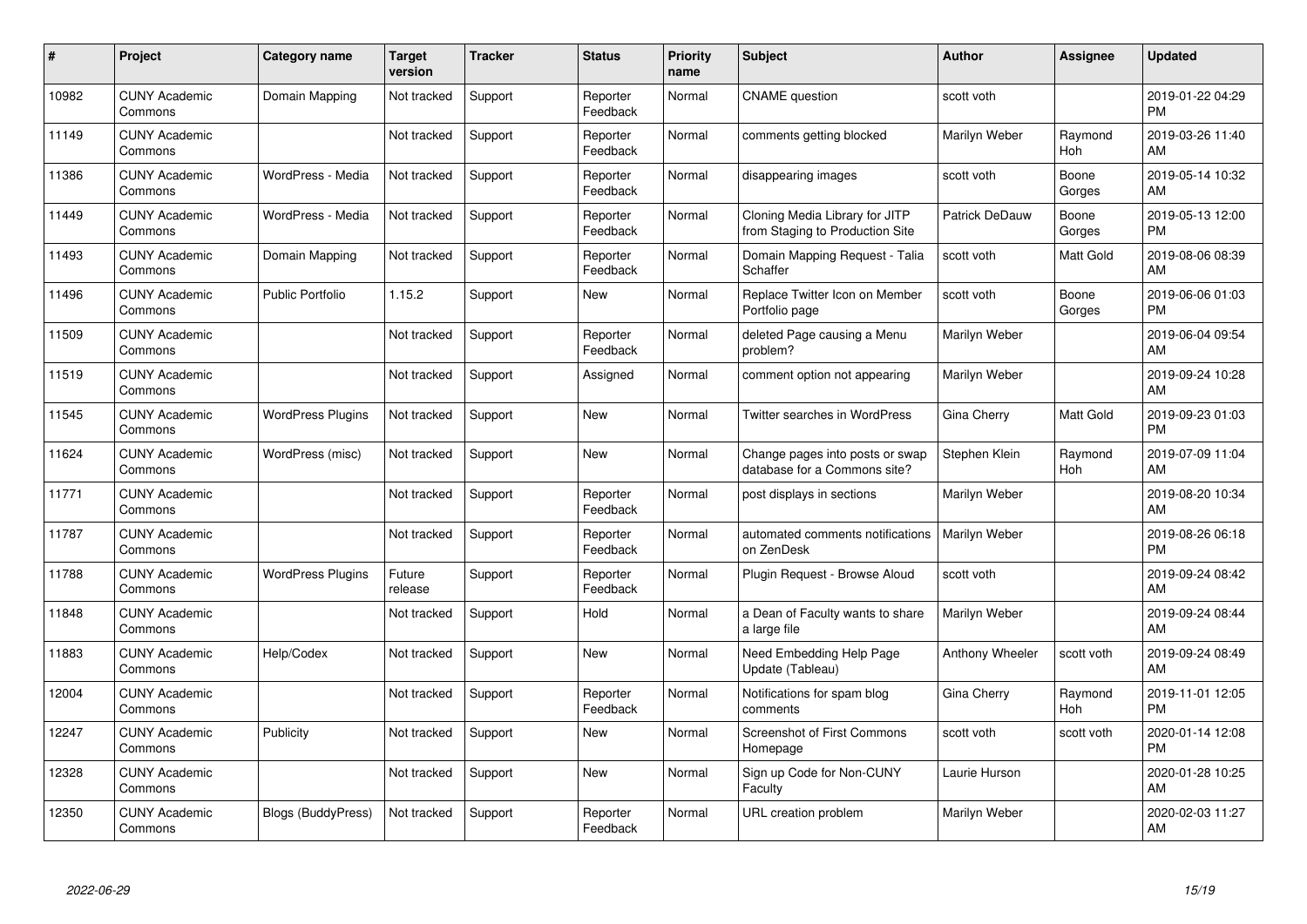| #     | Project                         | Category name            | <b>Target</b><br>version | <b>Tracker</b> | <b>Status</b>        | Priority<br>name | <b>Subject</b>                                                   | <b>Author</b>  | <b>Assignee</b>  | <b>Updated</b>                |
|-------|---------------------------------|--------------------------|--------------------------|----------------|----------------------|------------------|------------------------------------------------------------------|----------------|------------------|-------------------------------|
| 12352 | <b>CUNY Academic</b><br>Commons |                          | Not tracked              | Support        | <b>New</b>           | Normal           | "posts list" page builder block<br>option                        | Marilyn Weber  |                  | 2020-02-03 01:29<br><b>PM</b> |
| 12382 | <b>CUNY Academic</b><br>Commons | Membership               | Not tracked              | Support        | <b>New</b>           | Normal           | Email request change                                             | Marilyn Weber  | Marilyn<br>Weber | 2020-02-06 12:56<br><b>PM</b> |
| 12484 | <b>CUNY Academic</b><br>Commons |                          | Not tracked              | Support        | Reporter<br>Feedback | Normal           | Sign up Code for COIL Course<br>starting in March                | Laurie Hurson  | Matt Gold        | 2020-03-02 02:26<br><b>PM</b> |
| 12741 | <b>CUNY Academic</b><br>Commons | <b>WordPress Plugins</b> | Not tracked              | Support        | Reporter<br>Feedback | Normal           | Tableau Public Viz Block                                         | Marilyn Weber  | Raymond<br>Hoh   | 2020-05-12 11:00<br>AM        |
| 13034 | <b>CUNY Academic</b><br>Commons |                          | Not tracked              | Support        | Reporter<br>Feedback | Normal           | a site is asking people to join the<br>Commons to get a download | Marilyn Weber  |                  | 2020-07-12 07:23<br>AM        |
| 13255 | <b>CUNY Academic</b><br>Commons |                          | Not tracked              | Support        | Reporter<br>Feedback | Normal           | Accessibility problems                                           | Marilyn Weber  |                  | 2020-09-01 05:48<br><b>PM</b> |
| 13286 | <b>CUNY Academic</b><br>Commons |                          | Not tracked              | Support        | <b>New</b>           | Normal           | problem connecting with<br>WordPress app                         | Marilyn Weber  | Raymond<br>Hoh   | 2020-09-08 11:16<br>AM        |
| 13946 | <b>CUNY Academic</b><br>Commons | <b>WordPress Plugins</b> | 2.1.0                    | Support        | Assigned             | Normal           | <b>Custom Embed handler For</b><br>OneDrive files                | scott voth     | Raymond<br>Hoh   | 2022-05-26 10:46<br>AM        |
| 13975 | <b>CUNY Academic</b><br>Commons | Social Paper             | Not tracked              | Support        | Reporter<br>Feedback | Normal           | can't approve comments on Social   Marilyn Weber<br>Paper paper  |                |                  | 2021-02-12 09:33<br>AM        |
| 14074 | <b>CUNY Academic</b><br>Commons | WordPress (misc)         | Not tracked              | Support        | Reporter<br>Feedback | Normal           | page password protection problem                                 | Marilyn Weber  |                  | 2021-03-02 11:03<br>AM        |
| 14398 | <b>CUNY Academic</b><br>Commons |                          | Not tracked              | Support        | Reporter<br>Feedback | Normal           | Events plug-in notification problem                              | Marilyn Weber  |                  | 2021-05-11 11:21<br>AM        |
| 14538 | <b>CUNY Academic</b><br>Commons |                          | Not tracked              | Support        | Reporter<br>Feedback | Normal           | <b>Weebly To Commons</b>                                         | Laurie Hurson  |                  | 2021-09-14 10:47<br>AM        |
| 14784 | <b>CUNY Academic</b><br>Commons |                          |                          | Support        | Reporter<br>Feedback | Normal           | User report of logo problem when<br>using Customizer theme       | Marilyn Weber  |                  | 2021-09-17 10:25<br>AM        |
| 14842 | <b>CUNY Academic</b><br>Commons |                          | Not tracked              | Support        | Reporter<br>Feedback | Normal           | Question about widgets and block<br>editor                       | Gina Cherry    |                  | 2021-10-06 03:01<br><b>PM</b> |
| 14900 | <b>CUNY Academic</b><br>Commons |                          | Not tracked              | Support        | Reporter<br>Feedback | Normal           | previous theme?                                                  | Marilyn Weber  |                  | 2021-10-25 10:31<br>AM        |
| 14911 | <b>CUNY Academic</b><br>Commons | <b>WordPress Themes</b>  | Not tracked              | Support        | <b>New</b>           | Normal           | Twentytwentyone theme                                            | Marilyn Weber  |                  | 2021-10-28 10:37<br>AM        |
| 14983 | <b>CUNY Academic</b><br>Commons | WordPress (misc)         | Not tracked              | Support        | Reporter<br>Feedback | Normal           | 'Read More" tag not working                                      | Rebecca Krisel | Raymond<br>Hoh   | 2021-11-23 01:17<br><b>PM</b> |
| 14994 | <b>CUNY Academic</b><br>Commons | cdev.gc.cuny.edu         | Not tracked              | Support        | In Progress          | Normal           | Clear Cache on CDEV                                              | scott voth     | Raymond<br>Hoh   | 2021-12-07 03:51<br><b>PM</b> |
| 15045 | <b>CUNY Academic</b><br>Commons |                          |                          | Support        | <b>New</b>           | Normal           | no result for KCeL in the search<br>box on the commons           | Marilyn Weber  |                  | 2021-12-10 11:29<br>AM        |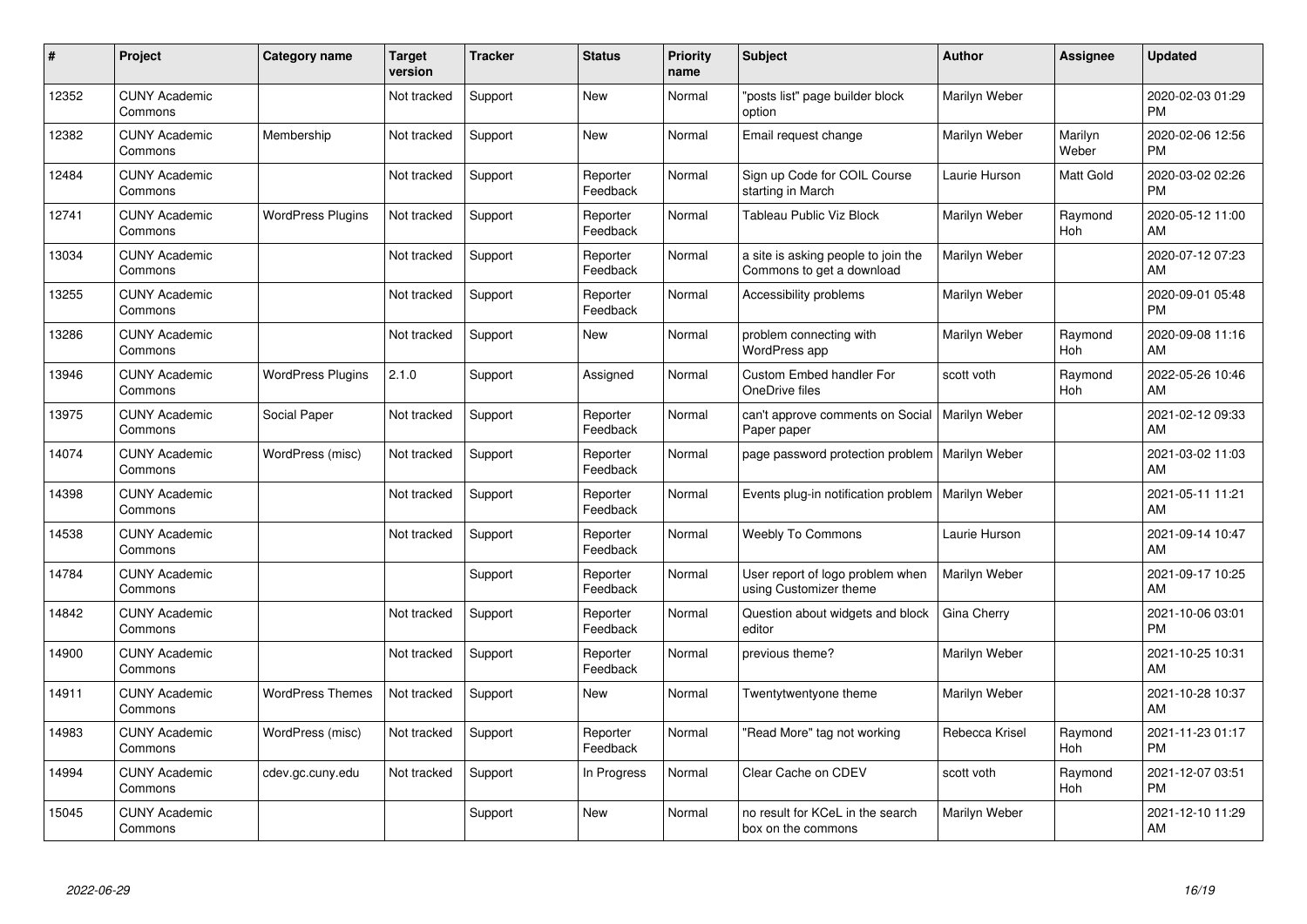| #     | Project                         | Category name    | <b>Target</b><br>version | <b>Tracker</b> | <b>Status</b>        | <b>Priority</b><br>name | <b>Subject</b>                                                      | <b>Author</b>    | <b>Assignee</b>    | <b>Updated</b>                |
|-------|---------------------------------|------------------|--------------------------|----------------|----------------------|-------------------------|---------------------------------------------------------------------|------------------|--------------------|-------------------------------|
| 15169 | <b>CUNY Academic</b><br>Commons |                  | 2.0.3                    | Support        | Reporter<br>Feedback | Normal                  | new Prelude website zipfiles for<br>custom theme and other files.   | Marilyn Weber    |                    | 2022-06-29 11:32<br>AM        |
| 15176 | <b>CUNY Academic</b><br>Commons |                  | Not tracked              | Support        | Reporter<br>Feedback | Normal                  | Archiving Q Writing & Old<br>Wordpress Sites on the Commons         | Laurie Hurson    |                    | 2022-02-08 10:28<br>AM        |
| 15260 | <b>CUNY Academic</b><br>Commons |                  |                          | Support        | Reporter<br>Feedback | Normal                  | Diacritical markings   European<br><b>Stages</b>                    | Marilyn Weber    |                    | 2022-02-04 08:16<br>AM        |
| 15370 | <b>CUNY Academic</b><br>Commons |                  |                          | Support        | Reporter<br>Feedback | Normal                  | All-in-One Event Calendar?                                          | Marilyn Weber    |                    | 2022-02-17 11:03<br>AM        |
| 15565 | <b>CUNY Academic</b><br>Commons |                  |                          | Support        | <b>New</b>           | Normal                  | Events - send updates to an email<br>listserv                       | Marilyn Weber    |                    | 2022-03-10 01:06<br><b>PM</b> |
| 15655 | <b>CUNY Academic</b><br>Commons |                  | 2.0.3                    | Support        | Reporter<br>Feedback | Normal                  | Event Aggregator plugin?                                            | Marilyn Weber    |                    | 2022-06-29 11:32<br>AM        |
| 15767 | <b>CUNY Academic</b><br>Commons | WordPress (misc) |                          | Support        | <b>New</b>           | Normal                  | Site loading slowly                                                 | scott voth       | Boone<br>Gorges    | 2022-04-04 08:56<br><b>PM</b> |
| 15816 | <b>CUNY Academic</b><br>Commons |                  | Not tracked              | Support        | <b>New</b>           | Normal                  | slow loading at SPS                                                 | Marilyn Weber    |                    | 2022-04-05 01:26<br><b>PM</b> |
| 16099 | <b>CUNY Academic</b><br>Commons |                  |                          | Support        | Reporter<br>Feedback | Normal                  | request for Newsletter Glue                                         | Marilyn Weber    |                    | 2022-05-13 12:14<br><b>PM</b> |
| 16110 | <b>CUNY Academic</b><br>Commons |                  |                          | Support        | Reporter<br>Feedback | Normal                  | remove Creative Commons<br>license from pages?                      | Marilyn Weber    | Raymond<br>Hoh     | 2022-05-17 06:11<br><b>PM</b> |
| 2666  | <b>CUNY Academic</b><br>Commons | About page       | Not tracked              | Documentation  | Assigned             | Normal                  | <b>Update About Text</b>                                            | Chris Stein      | Luke Waltzer       | 2016-03-04 11:19<br>AM        |
| 3524  | <b>CUNY Academic</b><br>Commons | Documentation    | Not tracked              | Documentation  | Assigned             | Normal                  | Post describing all you can do<br>when starting up a new blog/group | Matt Gold        | scott voth         | 2014-10-04 12:56<br><b>PM</b> |
| 3565  | <b>CUNY Academic</b><br>Commons | My Commons       | Not tracked              | Documentation  | <b>New</b>           | Normal                  | Load Newest inconsistencies                                         | Chris Stein      | scott voth         | 2015-11-09 01:16<br><b>PM</b> |
| 8666  | <b>CUNY Academic</b><br>Commons | Teaching         | Not tracked              | Documentation  | Assigned             | Normal                  | Create Teaching on the Commons<br>Resource Page                     | Matt Gold        | Laurie Hurson      | 2019-09-23 03:16<br><b>PM</b> |
| 12392 | <b>CUNY Academic</b><br>Commons | Help/Codex       | Not tracked              | Documentation  | <b>New</b>           | Normal                  | Updates to Common Commons<br>Questions on Help Page                 | scott voth       | Margaret<br>Galvan | 2020-02-11 10:53<br>AM        |
| 3369  | <b>CUNY Academic</b><br>Commons | Reply By Email   | Not tracked              | Outreach       | Hold                 | Normal                  | Release reply by email to WP<br>plugin directory                    | Matt Gold        | Raymond<br>Hoh     | 2016-03-01 12:46<br><b>PM</b> |
| 9015  | <b>CUNY Academic</b><br>Commons | Groups (misc)    | Not tracked              | Outreach       | Assigned             | Normal                  | Email group admins the email<br>addresses of their groups           | <b>Matt Gold</b> | Matt Gold          | 2018-01-02 09:54<br>AM        |
| 2612  | <b>CUNY Academic</b><br>Commons |                  | Not tracked              | Publicity      | Assigned             | Normal                  | Pinterest site for the Commons                                      | local admin      | Sarah<br>Morgano   | 2016-03-04 11:19<br>AM        |
| 3506  | <b>CUNY Academic</b><br>Commons | Publicity        | 1.7                      | Publicity      | <b>New</b>           | Normal                  | Prepare 1.7 email messaging                                         | Micki Kaufman    | Micki<br>Kaufman   | 2014-10-01 12:36<br>PM        |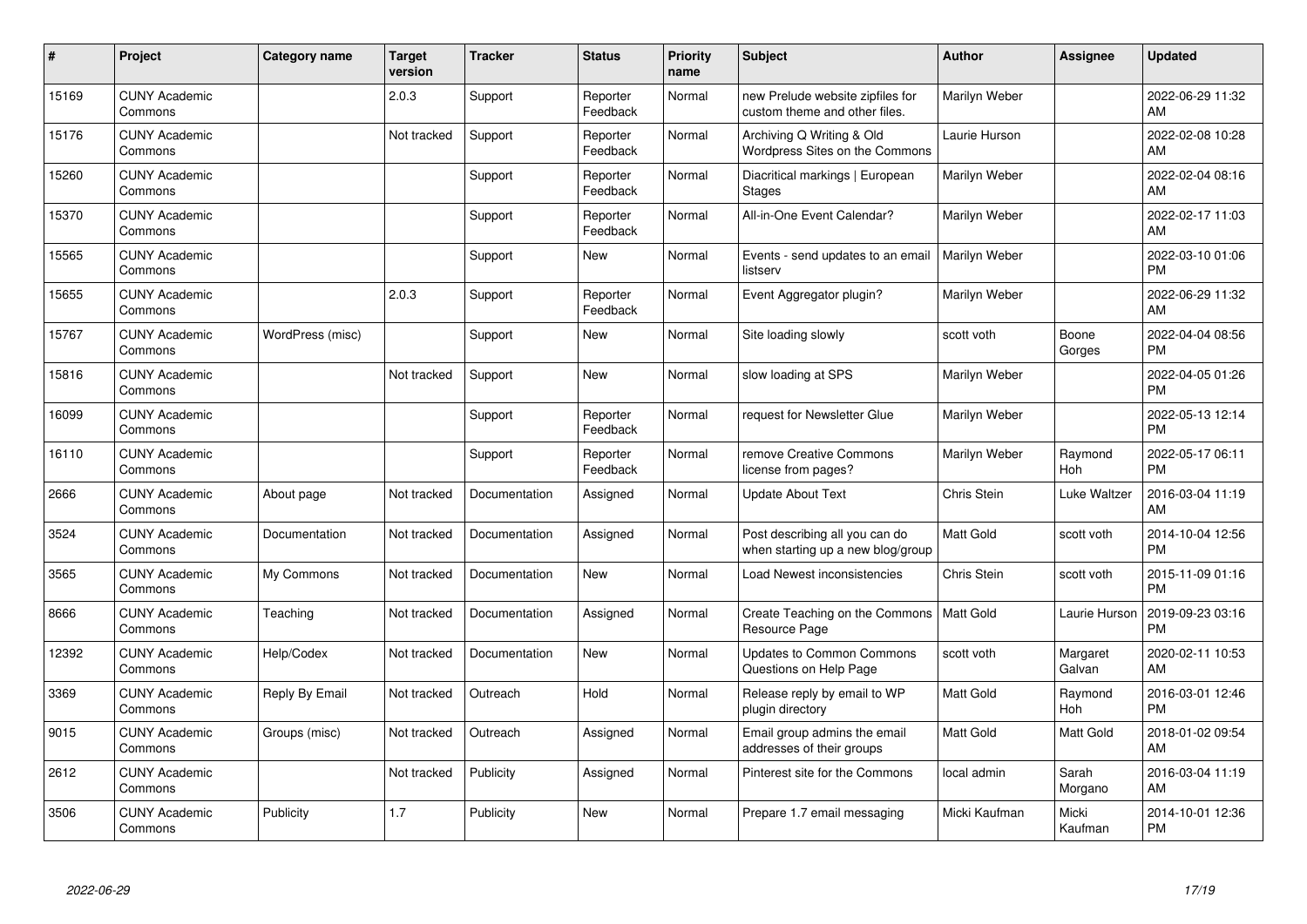| #     | Project                         | <b>Category name</b>   | <b>Target</b><br>version | <b>Tracker</b> | <b>Status</b>        | <b>Priority</b><br>name | <b>Subject</b>                                                                       | <b>Author</b>    | <b>Assignee</b>     | <b>Updated</b>                |
|-------|---------------------------------|------------------------|--------------------------|----------------|----------------------|-------------------------|--------------------------------------------------------------------------------------|------------------|---------------------|-------------------------------|
| 3509  | <b>CUNY Academic</b><br>Commons | Publicity              | 1.7                      | Publicity      | New                  | Normal                  | Create 1.7 digital signage imagery                                                   | Micki Kaufman    | Marilyn<br>Weber    | 2014-10-01 12:40<br><b>PM</b> |
| 3510  | <b>CUNY Academic</b><br>Commons | Publicity              | 1.7                      | Publicity      | Assigned             | Normal                  | Post on the News Blog re: 'My<br>Commons'                                            | Micki Kaufman    | Sarah<br>Morgano    | 2014-10-15 11:18<br>AM        |
| 3511  | <b>CUNY Academic</b><br>Commons | Publicity              | 1.7                      | Publicity      | Assigned             | Normal                  | Social media for 1.7                                                                 | Micki Kaufman    | Sarah<br>Morgano    | 2014-10-14 03:32<br><b>PM</b> |
| 5298  | <b>CUNY Academic</b><br>Commons |                        | Not tracked              | Publicity      | <b>New</b>           | Normal                  | Survey Pop-Up Text                                                                   | Samantha Raddatz | Samantha<br>Raddatz | 2016-03-22 12:27<br><b>PM</b> |
| 6014  | <b>CUNY Academic</b><br>Commons | Publicity              | Future<br>release        | Publicity      | Reporter<br>Feedback | Normal                  | Google search listing                                                                | <b>Matt Gold</b> | Boone<br>Gorges     | 2016-09-21 03:48<br><b>PM</b> |
| 6665  | <b>CUNY Academic</b><br>Commons |                        | Not tracked              | Publicity      | New                  | Normal                  | Dead Link in 1.10 announcement<br>post                                               | Paige Dupont     | Stephen Real        | 2016-12-01 03:11<br><b>PM</b> |
| 11393 | <b>CUNY Academic</b><br>Commons |                        | Not tracked              | Publicity      | <b>New</b>           | Normal                  | After 1.15 release, ceate a hero<br>slide and post about adding a site<br>to a group | scott voth       | Patrick<br>Sweeney  | 2019-05-14 10:32<br>AM        |
| 14475 | <b>CUNY Academic</b><br>Commons |                        | Not tracked              | Publicity      | New                  | Normal                  | OER Showcase Page                                                                    | Laurie Hurson    | Laurie Hurson       | 2021-09-14 10:46<br>AM        |
| 14504 | <b>CUNY Academic</b><br>Commons |                        | Not tracked              | Publicity      | Reporter<br>Feedback | Normal                  | Adding showcases to home page<br>menu                                                | Laurie Hurson    | Boone<br>Gorges     | 2022-01-19 03:26<br><b>PM</b> |
| 860   | <b>CUNY Academic</b><br>Commons | Design                 | Future<br>release        | Design/UX      | Assigned             | Normal                  | <b>Standardize Button Treatment</b><br><b>Across the Commons</b>                     | Chris Stein      | <b>Chris Stein</b>  | 2014-05-01 09:45<br>AM        |
| 3059  | <b>CUNY Academic</b><br>Commons | Group Forums           | Future<br>release        | Design/UX      | New                  | Normal                  | Forum Post Permissable Content<br><b>Explanatory Text</b>                            | Chris Stein      | Chris Stein         | 2015-04-02 11:27<br>AM        |
| 3577  | <b>CUNY Academic</b><br>Commons | My Commons             | Future<br>release        | Design/UX      | Assigned             | Normal                  | Replies to items in My Commons                                                       | <b>Matt Gold</b> | Raymond<br>Hoh      | 2015-04-09 05:19<br><b>PM</b> |
| 4027  | <b>CUNY Academic</b><br>Commons | Commons In A Box       | Not tracked              | Design/UX      | Assigned             | Normal                  | Usability review of CBOX update<br>procedures                                        | <b>Matt Gold</b> | Samantha<br>Raddatz | 2015-05-11 06:36<br><b>PM</b> |
| 4221  | <b>CUNY Academic</b><br>Commons | Group Forums           | Future<br>release        | Design/UX      | Assigned             | Normal                  | Add 'Number of Posts' display<br>option to Forum page                                | Samantha Raddatz | Samantha<br>Raddatz | 2015-06-26 02:21<br><b>PM</b> |
| 4222  | <b>CUNY Academic</b><br>Commons | User Experience        | Future<br>release        | Design/UX      | New                  | Normal                  | Add information to 'Delete<br>Account' page                                          | Samantha Raddatz | scott voth          | 2015-06-26 11:35<br>AM        |
| 4225  | <b>CUNY Academic</b><br>Commons | DiRT Integration       | Future<br>release        | Design/UX      | New                  | Normal                  | Add information to DIRT page (in<br>Create a Group)                                  | Samantha Raddatz | Matt Gold           | 2015-06-26 03:14<br><b>PM</b> |
| 4226  | <b>CUNY Academic</b><br>Commons | <b>BuddyPress Docs</b> | Future<br>release        | Design/UX      | <b>New</b>           | Normal                  | Add option to connect a Doc with<br>a Group                                          | Samantha Raddatz | Samantha<br>Raddatz | 2015-09-09 04:08<br><b>PM</b> |
| 4235  | <b>CUNY Academic</b><br>Commons |                        | Not tracked              | Design/UX      | Assigned             | Normal                  | Explore user experience around<br>comments on forum topics vs docs                   | <b>Matt Gold</b> | Samantha<br>Raddatz | 2015-07-21 10:23<br>AM        |
| 4253  | <b>CUNY Academic</b><br>Commons | Public Portfolio       | Future<br>release        | Design/UX      | <b>New</b>           | Normal                  | Encourage users to add portfolio<br>content                                          | Samantha Raddatz | Samantha<br>Raddatz | 2015-07-07 11:32<br>AM        |